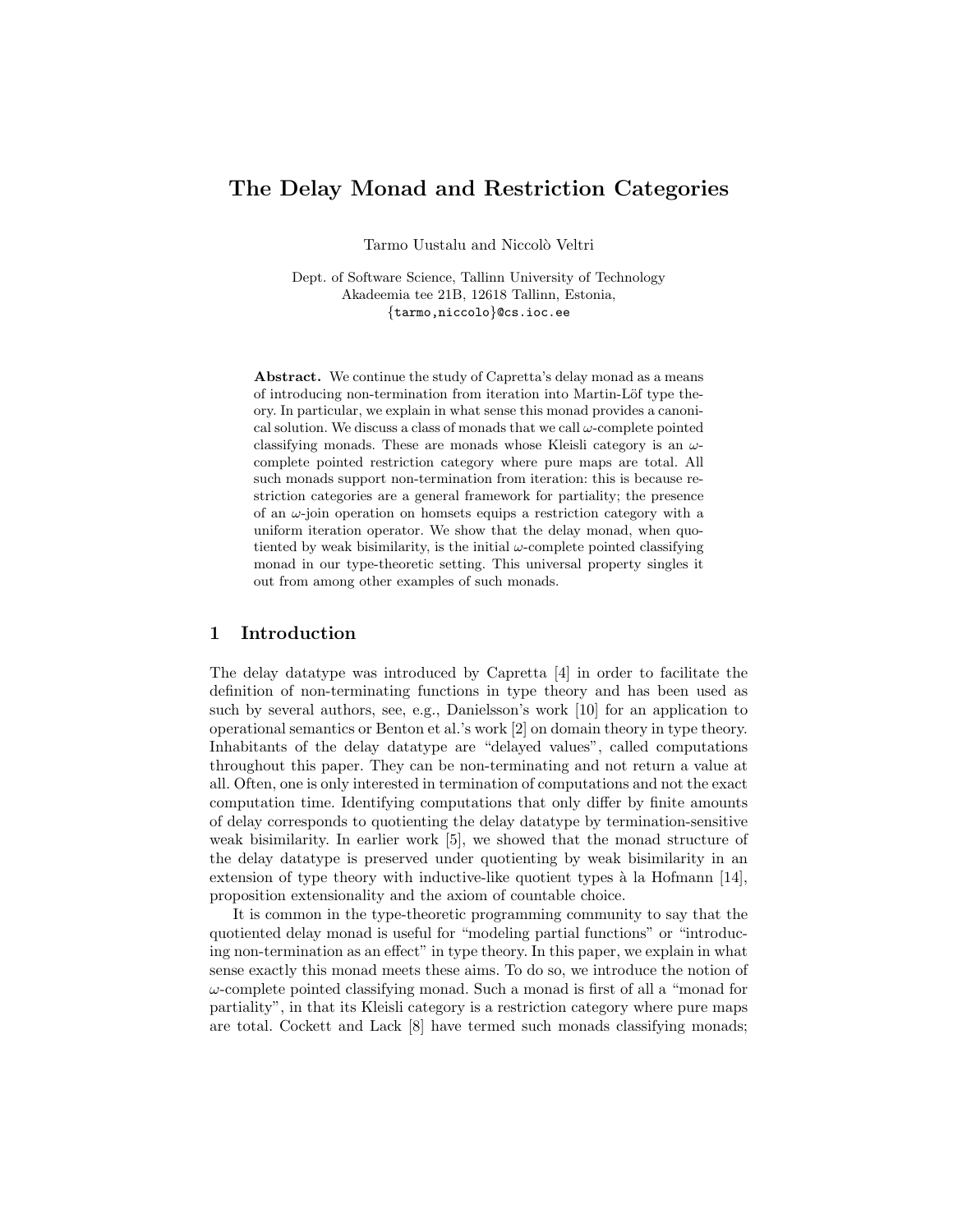the restriction categories of Cockett and Lack [7] are an axiomatic approach to partiality where every partial function is required to define a partial endofunction on its domain, the corresponding partial identity function, meeting certain equational conditions. Moreover, an  $\omega$ -complete pointed classifying monad is a "monad for non-termination", in that its Kleisli category is  $\omega$ CPPO-enriched wrt. the "less defined than" order on homsets induced by the restriction operation. In other words, the Kleisli category is an  $\omega$ -complete pointed restriction category (in a sense that is analogous to finite-join restriction categories [13]).

We show that the quotiented delay data type possesses an  $\omega$ -complete pointed classifying monad structure. To this end, we first prove that the quotiented delay datatype delivers free  $\omega$ -complete pointed partial orders. From this, we further prove that the quotiented delay data type is the initial  $\omega$ -complete pointed classifying monad. Intuitively, this tells us that the Kleisli category of this monad is the minimal setting in Martin-Löf type theory for non-terminating functions.

The initiality result is only interesting, if the category of  $\omega$ -complete pointed classifying monads contains at least some other interesting examples. We show that the datatype of "values on conditions" also possesses an  $\omega$ -complete pointed classifying monad structure and observe that it is not isomorphic to the quotiented delay monad.

Throughout the paper, we reason constructively, in type theory. The maybe monad is therefore a classifying monad, but not an  $\omega$ -complete pointed classifying monad. Classically, both the delay monad and the conditional monad are isomorphic to the maybe monad and thus just complications of something that can be expressed much simpler. But constructively they are very different.

The paper is organized as follows. In Section 2, we define  $\omega$ -complete pointed classifying monads and prove some properties about them. In Section 3, we introduce the delay monad and weak bisimilarity. In Section 4, we quotient the delay monad by weak bisimilarity and we show that the resulting monad is a classifying monad. In Section 5, we construct an alternative monad structure on the delay datatype, which makes it an almost-classifying monad. In Section 6, we prove that the quotiented delay datatype is the initial  $\omega$ -complete pointed classifying monad. In Section 7, we present some other examples of  $\omega$ -complete pointed classifying monads. Finally, in Section 8, we draw some conclusions and discuss future work.

Our discussion on  $\omega$ -complete pointed classifying monads applies to general categories. The discussion of the delay monad is carried out for Set; generalizing it is future work. We reiterate that we only accept constructive reasoning.

We have fully formalized the development of the paper in the dependently typed programming language Agda [16]. The code is available at http://cs. ioc.ee/~niccolo/omegacpcm/. It uses Agda version 2.4.2.3 and Agda standard library version 0.9.

The Type-Theoretical Framework Our work is settled in Martin-Löf type theory extended with the following extensional concepts: function extensionality (pointwise equal functions are equal), proposition extensionality (logically equivalent propositions are equal) and inductive-like quotient types à la Hofmann  $[14]$ .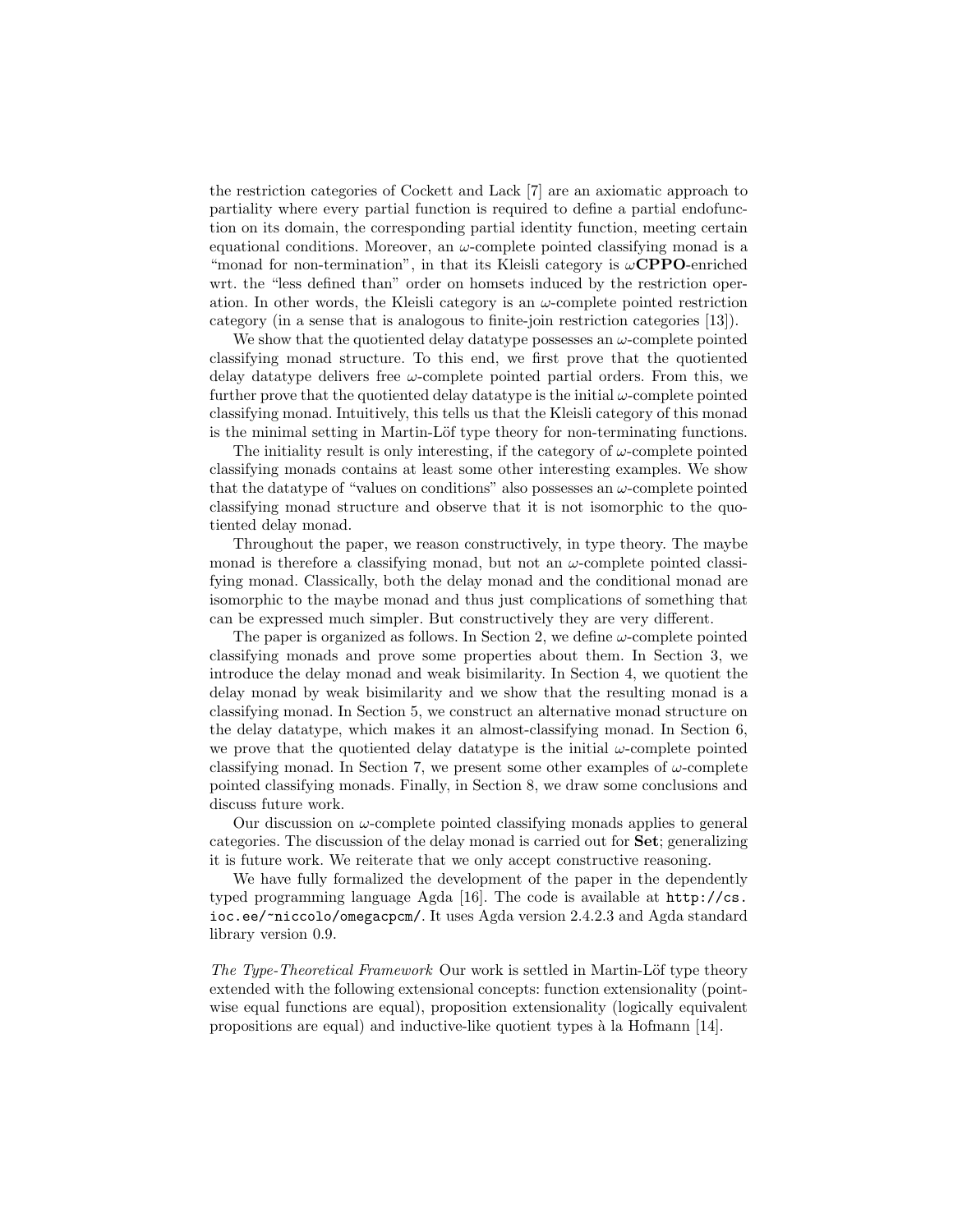Equivalently, we could work in homotopy type theory, where function and proposition extensionality are consequences of the univalence axiom and quotient types are definable as higher inductive types. Remember that a type is a proposition when every two of its inhabitants are equal.

We assume uniqueness of identity proofs, which corresponds to working with 0-truncated types in homotopy type theory. We also assume that strongly bisimilar coinductive data are equal.

We write = for definitional equality and  $\equiv$  for propositional equality (the identity type).

We review quotient types. Let  $X$  be a type and  $R$  an equivalence relation on X. Given another type Y, we say that a function  $f: X \to Y$  is R-compatible (or simply compatible, when the equivalence relation is clear from the context) if  $x_1Rx_2$  implies  $fx_1 \equiv fx_2$ . The notion of R-compatibility extends straightforwardly to dependent functions. The *quotient* of  $X$  by  $R$  is described by the following data:

- (i) a carrier type  $X/R$ ;
- (ii) a R-compatible map  $\lfloor . \rfloor : X \to X/R;$
- (iii) a dependent eliminator: for every family of types  $Y : X/R \to U_k$  and Rcompatible function  $f: \prod_{x:X} Y[x]$ , there exists a function lift  $f: \prod_{q:X/R} Y q$ such that lift  $f[x] \equiv f x$  for all  $x : X$ .

We postulate the existence of the above data for all  $X$  and  $R$ .

# 2  $\omega$ -Complete Pointed Classifying Monads

In this section, we introduce our monads for non-termination. We call them  $\omega$ -complete pointed classifying monads. Their definition is built on Cockett and Lack's restriction categories and classifying monads [7, 8] and Cockett and Guo's finite-join restriction categories [13]. Throughout this section, we work in a fixed base category C.

#### 2.1 Classifying Monads

First, some notation. Given a monad  $T = (T, \eta, (-)^*)$ , we write  $\mathbf{Kl}(T)$  for its Kleisli category. We write  $g \circ f$  for the composition  $g^* \circ f$  of g and f in  $\mathbf{Kl}(T)$ .

**Definition 1.** We call a monad  $T$  an *almost-classifying monad*, if there exists an operation

$$
\frac{f:X \to TY}{\overline{f}:X \to TX}
$$

called restriction, subject to the following conditions:

**CM1**  $f \diamond f \equiv f$ , for all  $f : X \to TY$ **CM2**  $\overline{g} \diamond \overline{f} \equiv \overline{f} \diamond \overline{g}$ , for all  $f : X \to TY$  and  $g : X \to TZ$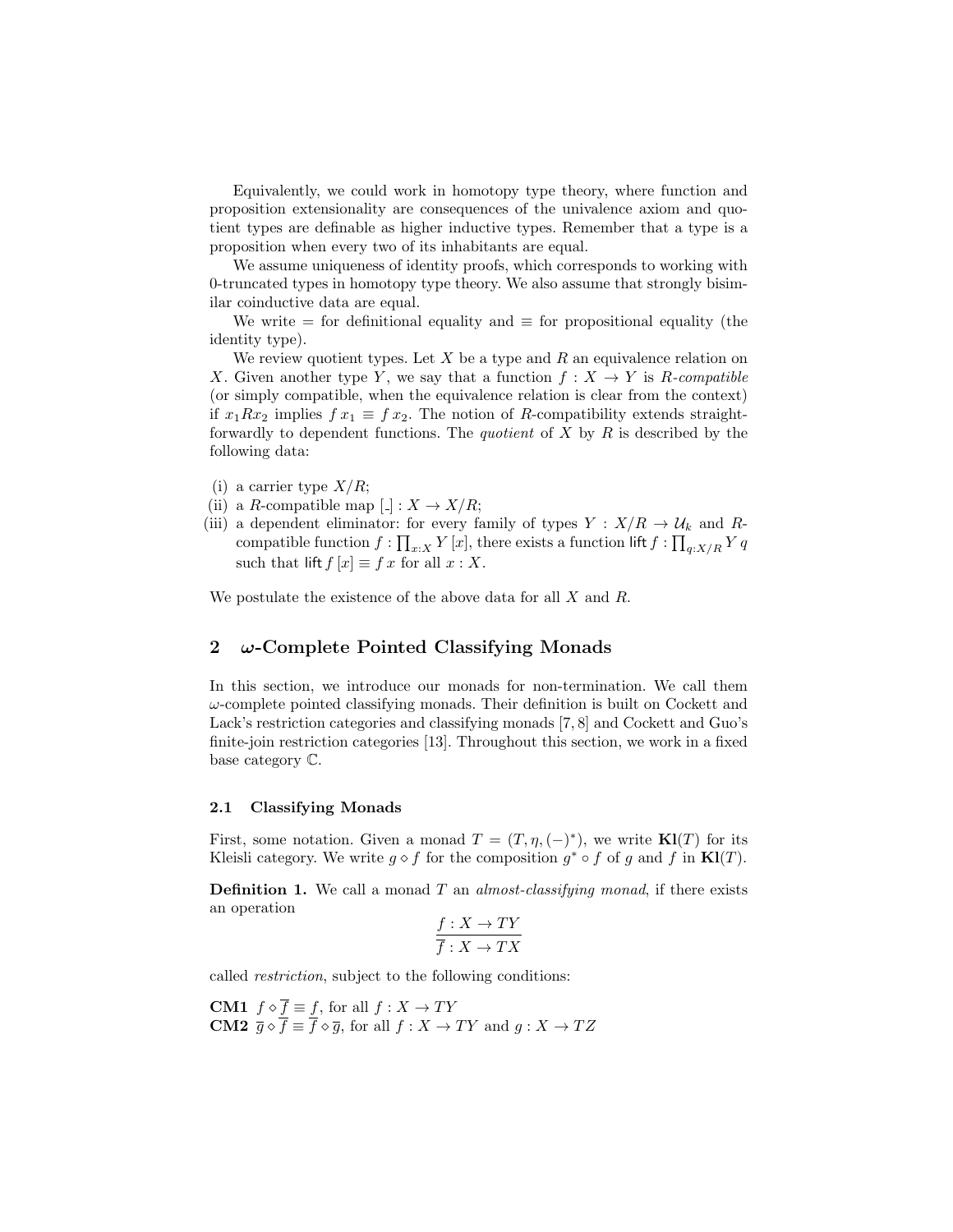**CM3**  $\overline{g} \diamond \overline{f} \equiv g \diamond \overline{f}$ , for all  $f : X \to TY$  and  $g : X \to TZ$ **CM4**  $\overline{g} \diamond f \equiv f \diamond g \diamond f$ , for all  $f : X \to TY$  and  $g : Y \to TZ$ **CM5**  $\overline{\eta_Y \circ f} \equiv \eta_X$ , for all  $f : X \to Y$ 

We call it a classifying monad, if it also satisfies

CM6  $\overline{\mathsf{id}_{TX}} \equiv T \eta_X$ 

In other words, T is an almost-classifying monad, if its Kleisli category  $\mathbf{Kl}(T)$ is a restriction category (conditions CM1–CM4) in which pure maps are total (condition CM5). The restriction of a map  $f : X \to TY$  should be thought of as a "partial identity function" on  $X$ , a kind of a specification, in the form of a map, of the "domain of definedness" of  $f$  (which need not be present in the category as an object). A map  $f : X \to TY$  is called total, if its restriction is the identity function on X in  $\mathbf{Kl}(T)$ , i.e., if  $\overline{f} \equiv \eta_X$ .

The additional condition CM6 of a classifying monad was postulated by Cockett and Lack in order to connect classifying monads and partial map classifiers, or more generally, classified restriction categories and classified Mcategories (Theorem 3.6 of [8]), M-categories being Robinson and Rosolini's [17] framework for partiality. While it fulfills this purpose, this condition is very restrictive for other purposes. First of all, it forbids a general monad  $T$  from being a classifying monad whose Kleisli category has all maps total. Indeed, define  $\overline{f} = \eta_X$ , for all  $f : X \to TY$ . Then conditions CM1–CM5 trivially hold, while condition CM6 is usually false, since generally  $\overline{\mathsf{id}_{TX}} \equiv \eta_{TX} \neq \eta_{X}$ .

Notice that the condition CM1 is a consequence of CM4 and CM5:

$$
f \diamond \overline{f} \equiv f \diamond \overline{\eta_Y \diamond f} \stackrel{\text{CM4}}{\equiv} \overline{\eta_Y} \diamond f \stackrel{\text{CM5}}{\equiv} \eta_Y \diamond f \equiv f
$$

Definition 2. A *classifying monad morphism* between classifying monads T and S, with restrictions  $\overline{(-)}$  resp.  $\widetilde{(-)}$ , is a monad morphism  $\sigma$  between the underlying monads such that  $\sigma \circ \overline{f} \equiv \widetilde{\sigma \circ f}$ , for all  $f : X \to TY$ .

(Almost) classifying monads and (almost) classifying monad morphisms form categories.

An important class of classifying monads is given by the equational lifting monads of Bucalo et al. [3]. Recall that a strong monad T, with left strength  $\psi$ , is called commutative, if the following diagram commutes:

$$
\begin{array}{c}\nTX \times T Y \xrightarrow{\psi_{TX,Y}} T(T X \times Y) \\
\phi_{X,TY} \\
T (X \times T Y) \xrightarrow{\psi_{X,Y}^*} T (X \times Y)\n\end{array}
$$

Here  $\phi = T$ swap  $\circ \psi \circ$  swap is the right strength.

**Definition 3.** An *equational lifting monad* is a commutative monad making the following diagram commute:

$$
TX \longrightarrow TX \times TX
$$
  
\n
$$
T\Delta
$$
  
\n
$$
T(X \times X) \longrightarrow T(\eta_X \times id_X) \longrightarrow T(TX \times X)
$$
  
\n(1)  
\n
$$
T(X \times X) \longrightarrow T(\eta_X \times id_X)
$$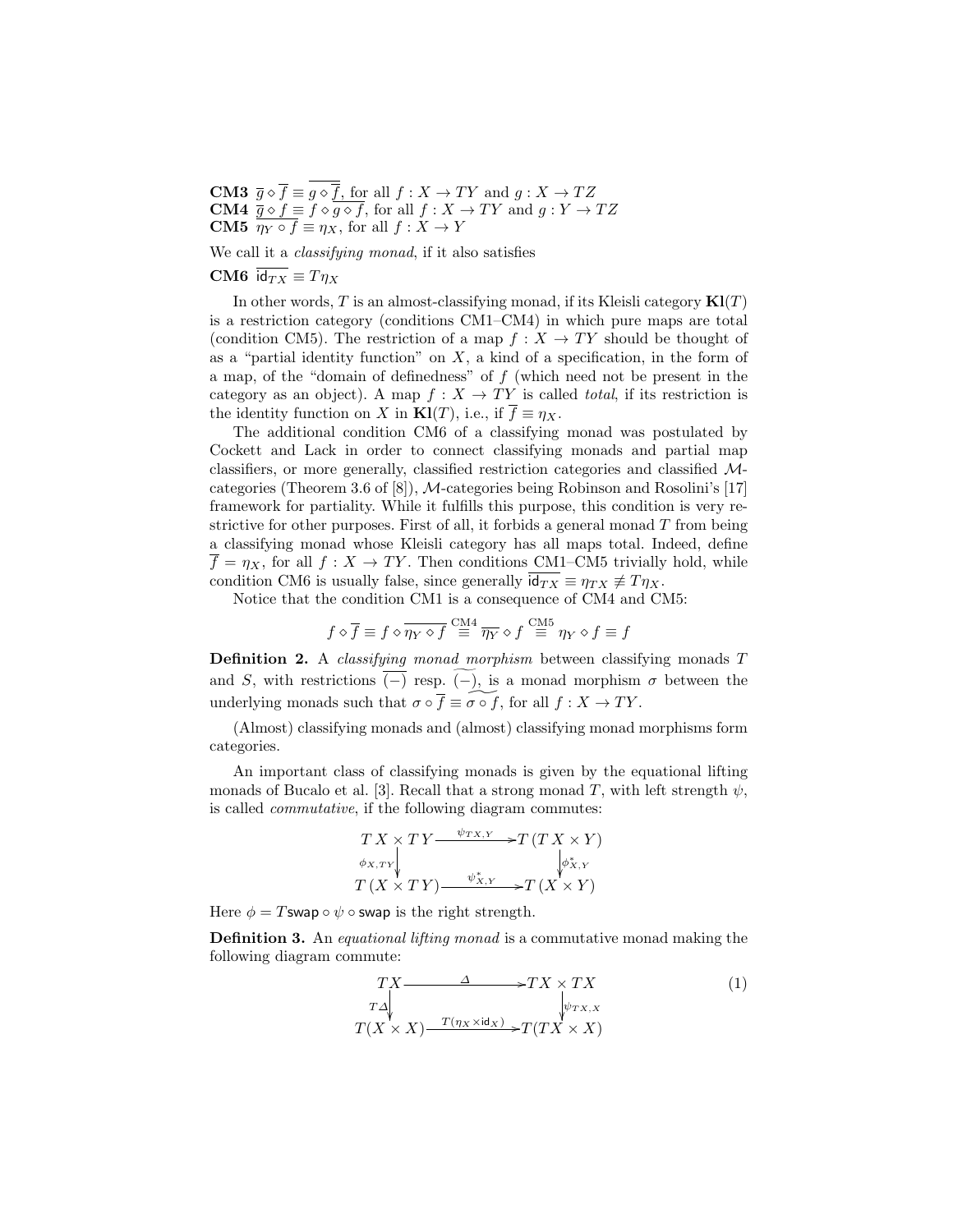Every equational lifting monad is canonically a classifying monad. Its restriction operation is defined with the aid of the strength:

$$
\overline{f} = X \xrightarrow{\langle id_X, f \rangle} X \times TY \xrightarrow{\psi_{X,Y}} T(X \times Y) \xrightarrow{T \text{fst}} TX
$$

Notice that, in order to construct an almost-classifying monad, we can relax condition (1) above and consider Cockett and Lack's copy monads [9].

Definition 4. A copy monad is a commutative monad making the following diagram commute:

$$
TX \xrightarrow{TX} \xrightarrow{TZ} TX \times TX
$$
  
\n
$$
T\Delta
$$
  
\n
$$
T(X \times X) \xleftarrow{\phi_{X,X}^*} T(TX \times X)
$$

Every equational lifting monad is a copy monad:

$$
\phi^*\circ\psi\circ\varDelta\equiv\phi^*\circ T\langle\eta,\mathsf{id}\rangle\equiv(\phi\circ(\eta\times\mathsf{id})\circ\varDelta)^*\equiv(\eta\circ\varDelta)^*\equiv T\varDelta
$$

Every copy monad is canonically an almost-classifying monad. Its restriction operation is defined as for an equational lifting monad.

#### 2.2  $\omega$ -joins

The Kleisli category of a classifying monad is equipped with a partial order called the restriction order:  $f \leq g$  if and only if  $f \equiv g \circ \overline{f}$ . That is, f is less defined than  $g$ , if  $f$  coincides with  $g$  on  $f$ 's domain of definedness. Notice that, for all  $f : X \to TY$ , we have  $\overline{f} \leq \eta_X$ .

**Lemma 1.** Given a classifying monad  $T$ :

(i) the ordering  $\leq$  makes  $\mathbf{Kl}(T)$  **Poset**-enriched, i.e., for all  $h : W \to TX$ ,  $f,g:X\to TY$  and  $k:Y\to TZ,$  if  $f\leq g,$  then  $k\diamond f\diamond h\leq k\diamond g\diamond h;$ (ii) if  $f \leq g$ , then  $\overline{f} \leq \overline{g}$ , for all  $f, g: X \to TY$ .

Given a stream  $s : \mathbb{N} \to (X \to TY)$ , we say that s is increasing (or a chain) with respect to  $\leq$ , and we write islncr $\lt s$ , if  $s n \leq s (n + 1)$ , for all  $n : \mathbb{N}$ .

**Definition 5.** A classifying monad T is a  $\omega$ -complete pointed classifying monad, if there exist two operations

$$
\cfrac{s:\mathbb{N}\to (X\to TY)\quad \text{isIncr}_\le s}{\bigsqcup s:X\to TY}
$$

satisfying the following conditions:

**BOT1**  $\perp_{X,Y} \leq f$ , for all  $f: X \to TY$ **BOT2**  $\perp_{Y,Z} \diamond f \equiv \perp_{X,Z}$ , for all  $f : X \to TY$ **LUB1**  $s n \leq \bigsqcup s$ , for all  $n : \mathbb{N}$  and increasing  $s : \mathbb{N} \to (X \to TY)$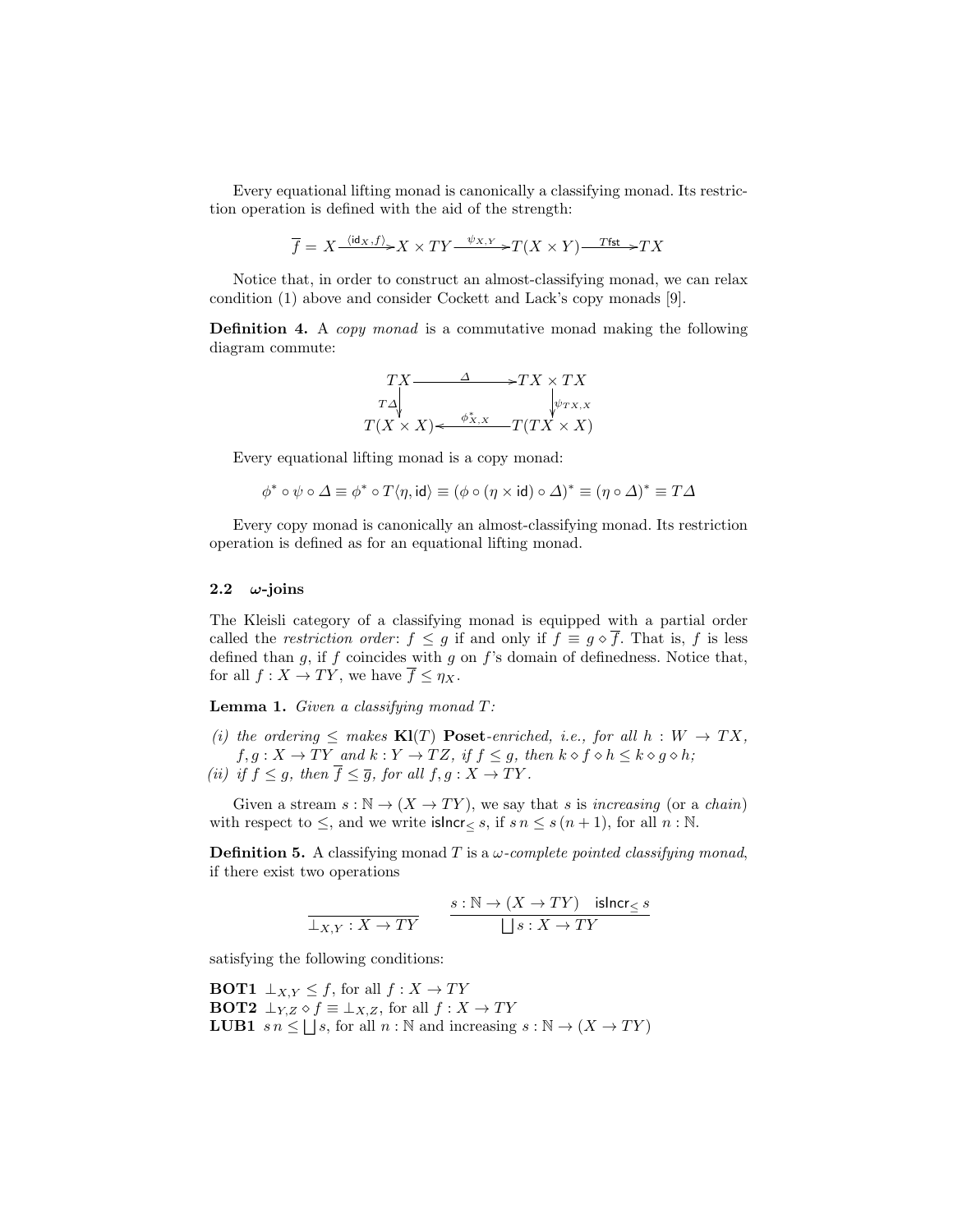**LUB2** if  $s n \leq t$  for all  $n : \mathbb{N}$ , then  $\lfloor s \leq t$ , for all  $t : X \to TY$  and increasing  $s : \mathbb{N} \to (X \to TY)$ 

**LUB3**  $\Box s \circ f \equiv \Box (\lambda n \cdot s \cdot n \cdot s f)$ , for all  $f : X \rightarrow TY$  and increasing  $s : \mathbb{N} \rightarrow$  $(Y \rightarrow TZ)$ 

Conditions BOT1, LUB1 and LUB2 state that every homset in  $\mathbf{Kl}(T)$  is a  $\omega$ -complete pointed partial order,  $\omega$ cppo for short. Conditions BOT2 and LUB3 state that precomposition in  $\mathbf{K}l(T)$  is strict and continuous. It is actually possible to prove that  $\mathbf{Kl}(T)$  is  $\omega$ **CPPO**-enriched. Moreover, the  $\perp$  and  $\perp$  operations interact well with restriction, as stated in the following lemma.

**Lemma 2.** Let T be an  $\omega$ -complete pointed classifying monad. Then the following equalities hold:

**BOT3**  $f \diamond \bot_{X,Y} \equiv \bot_{X,Z}$ , for all  $f: Y \rightarrow TZ$ **BOTR**  $\overline{\perp_{X,Y}} \equiv \perp_{X,X}$ **LUB4**  $f \circ \iint s \equiv \iint ( \lambda n. f \circ s n ),$  for all  $f : Y \to TZ$  and increasing  $s : \mathbb{N} \to$  $(X \to TY)$ **LUBR**  $\overline{\bigcup s} = \bigcup (\lambda n.\overline{s n})$ , for all increasing  $s : \mathbb{N} \to (X \to T Y)$ 

Notice that the right-hand sides of LUB3, LUB4 and LUBR are well defined, i.e., the streams that the  $\Box$  operation is applied to are chains, thanks to Lemma 1.

**Definition 6.** A  $\omega$ -complete pointed classifying monad morphism between  $\omega$ complete pointed classifying monads  $T$  and  $S$  is a classifying monad morphism  $\sigma$  between the underlying classifying monads such that  $\sigma \circ \bot \equiv \bot$  and  $\sigma \circ \bot$  s  $\Box(\lambda n.\sigma \circ s n)$ , for all increasing  $s : \mathbb{N} \to (X \to TY)$ .

In the definition above, the least upper bound  $\lfloor (\lambda n.\sigma \circ s n) \rfloor$  is well-defined, since postcomposition with a classifying monad morphism is a monotone operation. In other words, for all  $f, g: X \to TY$  with  $f \leq g$ , we have  $\sigma \circ f \leq \sigma \circ g$ . complete pointed classifying monads and  $\omega$ -complete pointed classifying monad morphisms form a category.

#### 2.3 Uniform Iteration

If a category is  $\omega$ CPPO-enriched, it has an iteration operator that is uniform with respect to all maps. Given a monad T whose Kleisli category is  $\omega$ **CPPO**enriched, this means that we have an operation

$$
\frac{f: X \to T(Y + X)}{f^{\dagger}: X \to TY}
$$

satisfying the conditions

ITE1 f † ≡ [η<sup>Y</sup> , f † ] f, for all f : X → T(Y + X) ITE2 gf † ≡ ([Tinl◦g, Tinr◦ηX]f) † , for all f : X → T(Y +X) and g : Y → T Z ITE3 (T[id<sup>Y</sup> <sup>+</sup>X, inr] ◦ f) † ≡ (f † ) † , for all f : X → T((Y + X) + X)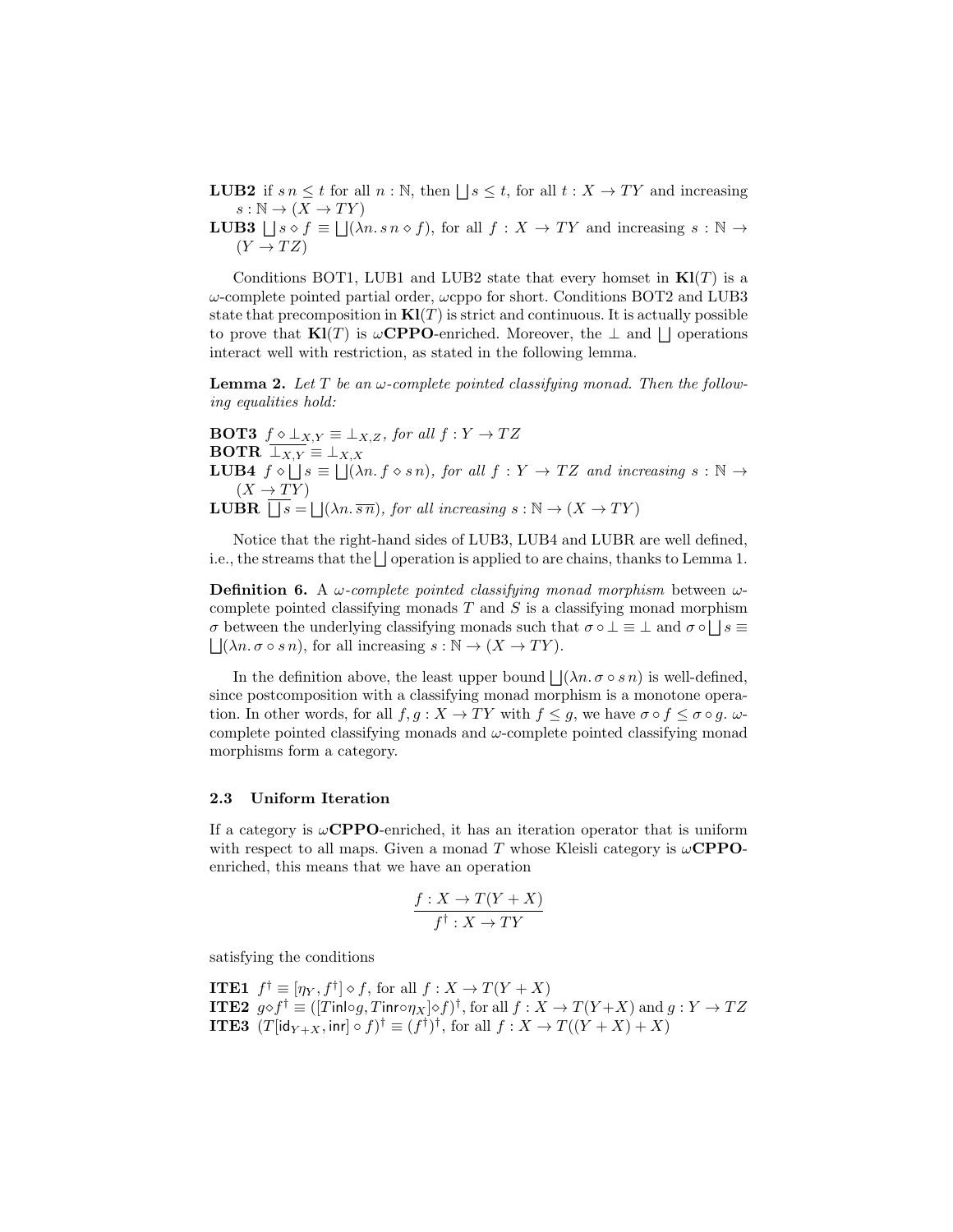**ITEU** if  $f \diamond h \equiv [T \mathsf{inl} \circ \eta_Y, T \mathsf{inr} \circ \eta_h] \diamond g$ , then  $f^{\dagger} \diamond h \equiv g^{\dagger}$ , for all  $f : X \to T(Y+X)$ ,  $g: Z \to T(Y + Z)$  and  $h: Z \to TX$ 

The standard definition of uniform iteration operator includes the dinaturality axiom. Recently it has been discovered that the latter is derivable from the other laws [11].

Concretely, the operation  $(-)^{\dagger}$  is defined as follows. Let  $f: X \to T(Y+X)$ . We construct a stream  $s : \mathbb{N} \to (X \to TY)$  by

$$
s\,0 = \perp_{X,Y} \qquad s\,(n+1) = [\eta_Y, s\,n] \diamond f
$$

The stream s is a chain, since the function  $\lambda g$ . [ $\eta_Y, g$ ]  $\circ$  f is order-preserving. We define  $f^{\dagger} = \bigsqcup s$ . That  $(-)^{\dagger}$  satisfies ITE1 is checked as follows. Clearly,  $f^{\dagger} \leq [\eta_Y, f^{\dagger}] \diamond f$ , since  $s n \leq [\eta_Y, f^{\dagger}] \diamond f$ , for all  $n : \mathbb{N}$ . For the converse inequality  $[\eta_Y, f^{\dagger}] \diamond f \leq f^{\dagger}$ , it is enough to notice that  $[\eta_Y, \Box s] \diamond f \equiv \Box(\lambda n. [\eta_Y, s n] \diamond f)$ and that  $[\eta_Y, s\, n] \diamond f \leq f^{\dagger}$ , for all  $n : \mathbb{N}$ .

## 3 The Delay Monad

We now introduce Capretta's delay monad, first the unquotiented version D and then the quotient  $D_{\approx}$ .

From this section onward, we do not work with a general base category, but specifically with Set only. As before, we only admit type-theoretical constructive reasoning. We use the words 'set' and 'type' interchangeably.

For a given type X, each element of  $\mathsf{D} X$  is a possibly non-terminating "computation" that returns a value of  $X$ , if and when it terminates. We define  $\mathsf{D} X$ as a coinductive type by the rules

$$
\frac{c:DX}{\text{now }x:DX} \quad \frac{c:DX}{\text{later }c:DX}
$$

(Here and in the following, single rule lines refer to an inductive definition, double rule lines to a coinductive definition.) The non-terminating computation never is corecursively defined as  $never = later never$ .

Propositional equality is not suitable for coinductive types. We need different notions of equality, namely strong and weak bisimilarity. Strong bisimilarity is is coinductively defined by the rules

$$
\frac{c_1 \sim c_2}{\overline{\text{now } x \sim \text{now } x}} \qquad \frac{c_1 \sim c_2}{\overline{\text{later } c_1 \sim \text{later } c_2}}
$$

One cannot prove that strongly bisimilar computations are equal in intensional Martin-Löf type theory. Therefore we postulate an inhabitant for  $c_1 \sim c_2 \rightarrow$  $c_1 \equiv c_2$  for all  $c_1, c_2 : \mathsf{D} X$ .

Weak bisimilarity is defined in terms of *convergence*. The latter is a binary relation between  $\mathsf{D} X$  and X relating terminating computations to their values. It is inductively defined by the rules

$$
\frac{c \downarrow x}{\text{now } x \downarrow x} \quad \frac{c \downarrow x}{\text{later } c \downarrow x}
$$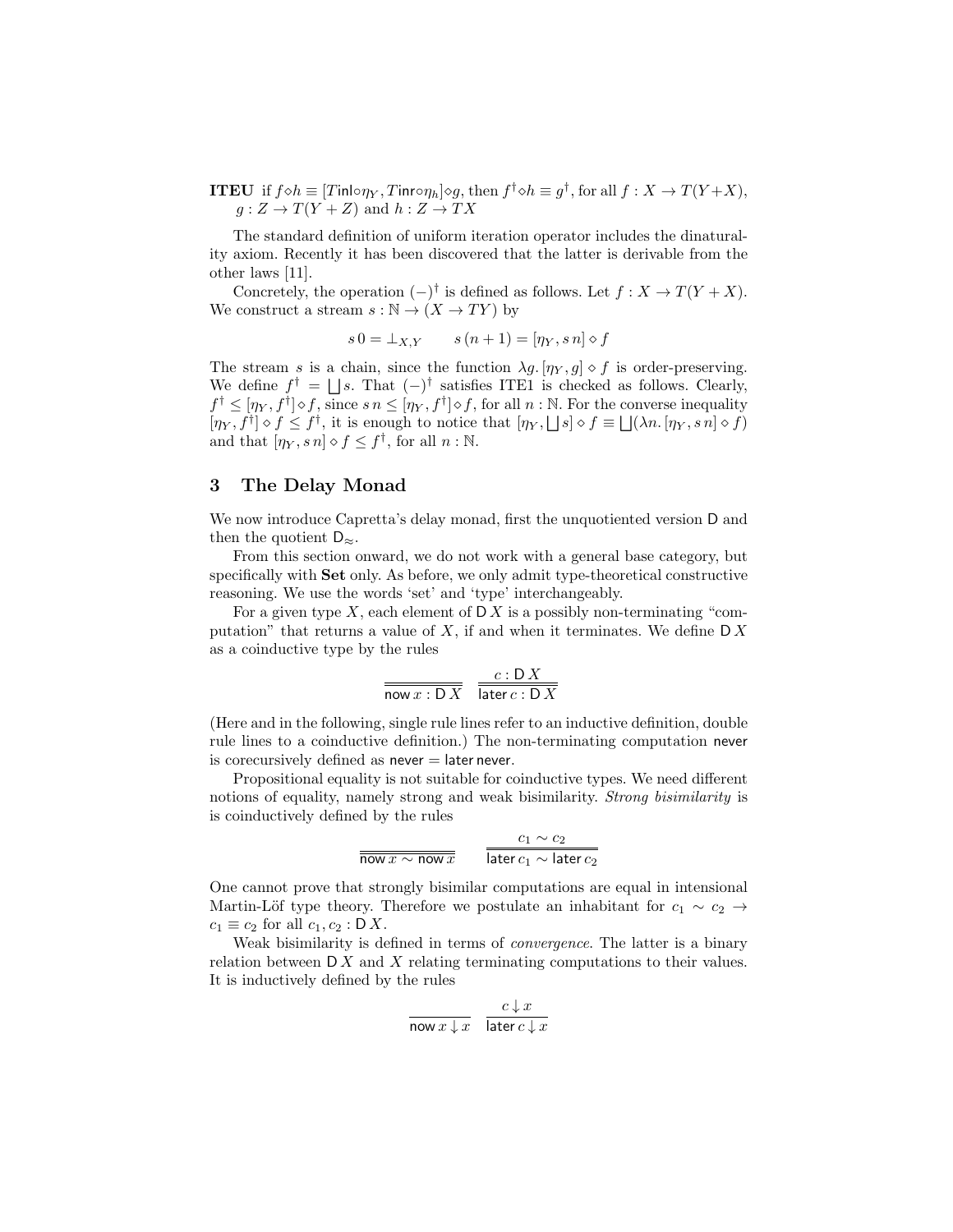Two computations are considered weakly bisimilar, if they differ by a finite number of applications of the constructor later (from where it follows classically that they either converge to equal values or diverge). Weak bisimilarity is defined coinductively by the rules

$$
\frac{c_1 \downarrow x \quad c_2 \downarrow x}{c_1 \approx c_2} \qquad \frac{c_1 \approx c_2}{\text{later } c_1 \approx \text{later } c_2}
$$

The delay datatype D is a monad. The unit  $\eta$  is the constructor now, while the Kleisli extension bind is corecursively defined as follows:

$$
bind: (X \to DY) \to D X \to D Y
$$
  
bind  $f$  (now  $x) = f x$   
bind  $f$  (later  $c$ ) = later (bind  $f c$ )

We denote by  $\mathsf{str} : X \times \mathsf{D} Y \to \mathsf{D} (X \times Y)$  the strength operation of the monad D (which it has uniquely, as any monad on Set).

Theorem 1. The delay datatype D is a commutative monad.

We do not know how to construct a non-trivial almost-classifying monad structure on D. We believe that such a construction is impossible. In fact, notice that D is not an equational lifting monad. Indeed, consider the computation  $c =$ later (now x). We have str  $(c, c) \nsim \mathsf{D}\langle \mathsf{now}, \mathsf{id} \rangle c$ , since str $(c, c) \sim \mathsf{later}(\mathsf{now}\,(c, x))$ and D $\langle$ now, id $\rangle c \sim$  later (now (now  $x, x$ )).

In order to obtain an almost-classifying monad, we work with the following modifications of the functor D.

- (i) We identify weak bisimilar computations and work with the delay datatype quotiented by weak bisimilarity, defined as  $D_{\approx} X = D X / \approx D_{\approx}$  does not inherit the monad structure from D straightforwardly. A monad structure is definable assuming the axiom of countable choice [5]. The quotiented delay monad  $D_{\approx}$  is an equational lifting monad and therefore a classifying monad. We show this in Section 4.
- (ii) We change the definition of the Kleisli extension. In this way we are able to construct an almost-classifying monad structure on D without the need of quotienting. We show this in Section 5.

# 4 The Quotiented Delay Monad

We know that  $D_{\approx}$  is a functor, since we can define  $D_{\approx} f = \text{lift}([C] \circ Df)$ . It is easy to show that the function  $\Box \circ \mathsf{D} f$  is compatible with  $\approx$ . Unfortunately, in the type theory we are working in, the functor  $D_{\infty}$  does not extend to a monad. It is a pointed endofunctor, since we can define the unit as  $\lfloor \cdot \rfloor$   $\circ$  now. But we are unable to define the multiplication. In order to overcome this obstacle, we assume the axiom of countable choice. In our setting, this principle can be formulated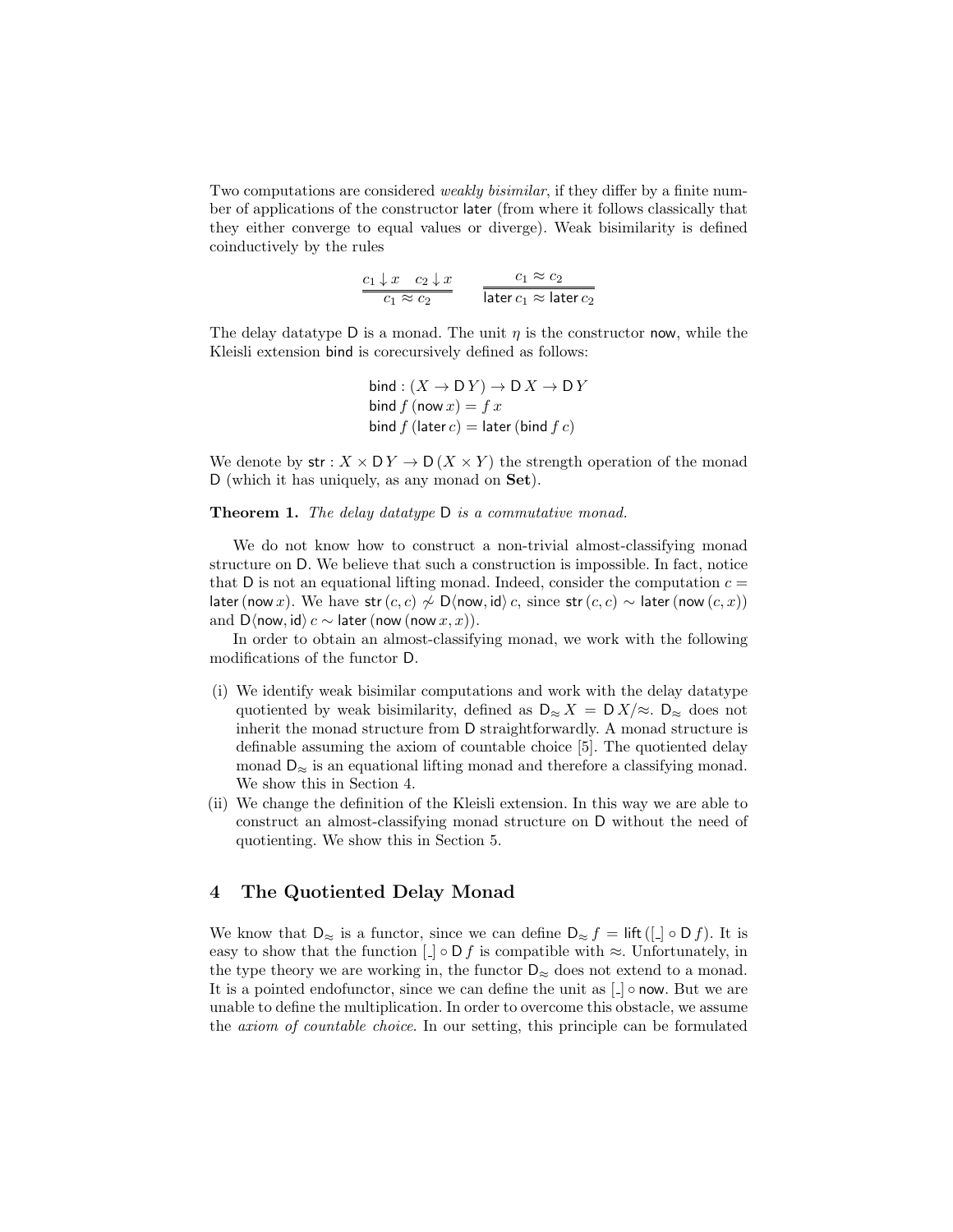as follows: given a type X and an equivalence relation R on it, the following isomorphism holds:

$$
N \to X/R \cong (N \to X)/ (N \to R)
$$

where  $f(\mathbb{N} \to R) g = \prod_{n:\mathbb{N}} (fn) R(gn)$ . We refer to [5] for details on how to exploit countable choice in order to construct a monad structure on the  $D_{\infty}$  and for a detailed discussion on why we cannot perform the construction without this additional principle.

**Theorem 2.** Assume countable choice. The quotiented delay datatype  $D_{\approx}$  is a monad.

We call  $\eta_{\approx}$  the unit, bind<sub>≈</sub> the Kleisli extension and str<sub>≈</sub> the strength operation of  $D_{\infty}$ .

The monad  $D_{\approx}$  is commutative, because D is commutative. Moreover, it is an equational lifting monad.

**Theorem 3.** Assume countable choice. The monad  $D_{\approx}$  is an equational lifting monad and therefore a classifying monad.

*Proof.* We need to prove  $str_{\approx}(q, q) \equiv D_{\approx}(q, \eta)$  for all  $q : D_{\approx} X$ . Using the induction principle of quotients, it is sufficient to show that, for all  $c : D X$ , we have str<sub>≈</sub> ([c], [c])  $\equiv \mathsf{D}_{\approx}\langle\eta_{\approx}$ , id) [c]. Using the computation rule of quotients, we have that  $str_{\approx}([c], [c]) \equiv [str([c], c)]$  and  $D_{\approx}(\eta_{\approx}, id)$   $[c] \equiv [D(\eta_{\approx}, id) c]$ . Therefore it is sufficient to show str([c], c) ~  $D\langle \eta_{\approx}$ , id) c for all  $x : D X$ . We prove this by corecursion on c:

- if  $c = \text{now } x$ , then both terms are equal to now ([now x], x);
- if  $c = \text{later } c'$ , we have to show, after an application of the 2nd constructor of strong bisimilarity, that str ([later  $c'$ ],  $c'$ ) ~ D $\langle \eta_{\approx}$ , id $\rangle$   $c'$ . This is true since by corecursion we have str $([c'], c') \sim D\langle \eta_{\approx}, id \rangle c'$  and we know  $[c'] \equiv [later c'].$

 $\Box$ 

We continue the construction of an  $\omega$ -complete pointed classifying monad structure on  $D_{\approx}$  and the proof that it is initial in Section 6. In the next section, we show that the datatype D carries a monad structure different from the one presented in Section 3. This structure makes D an almost-classifying monad already before quotienting.

### 5 A Different Monad Structure on D

We show how to endow the type D with a copy monad structure without the need of quotienting by weak bisimilarity. The unit is still now, but we change the Kleisli extension. In order to have an easy description of this construction, it is convenient to give an alternative presentation of the delay datatype. In fact,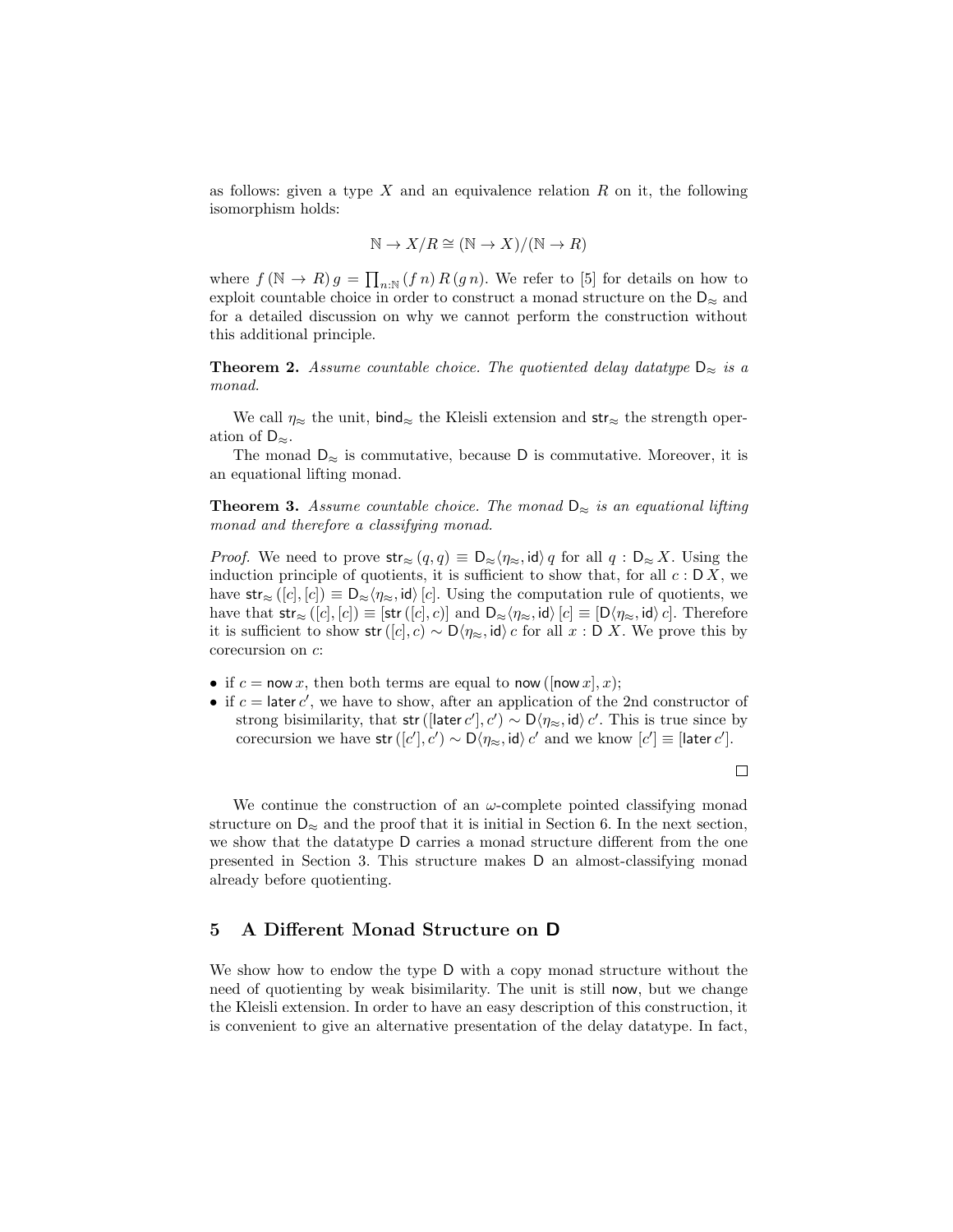the type  $\mathsf{D} X$  is isomorphic to the type of increasing streams over  $X + 1$  with respect to the ordering  $\leq_S$  on  $X + 1$  defined by the rules:

$$
\ln|x \leq_{\mathsf{S}} \ln|x \quad \text{inr} * \leq_{\mathsf{S}} \ln|x
$$

So we define the type  $\mathsf{D}_\mathsf{S} X = \sum_{s:\mathbb{N}\to X+1} \prod_{n:\mathbb{N}} s\, n \leq_\mathsf{S} s$  (suc n). It is not difficult to show that  $D_S X$  is isomorphic to  $D X$ .

Notice that the stream functor Stream  $X = N \rightarrow X$  is a monad. The unit returns a constant stream, while the Kleisli extension on a function  $f: X \rightarrow$ Stream Y and a stream  $s:$  Stream X returns the diagonal of the stream of streams  $[f(s\,0), f(s\,1), f(s\,2), \ldots]$ . The existence of a distributive law  $l_X :$  (Stream X) +  $1 \rightarrow$  Stream  $(X + 1)$  between the stream monad and the maybe monad induces a monad structure on the functor  $\text{Stream}_{+1} X = \text{Stream}(X + 1)$ . Concretely, its unit and Kleisli extension can be described as follows:

$$
\eta_S: X \to \text{Stream}_{+1} X
$$
  
\n
$$
\eta_S x n = \text{inl } x
$$
  
\nbind<sub>S</sub>:  $(X \to \text{Stream}_{+1} Y) \to \text{Stream}_{+1} X \to \text{Stream}_{+1} Y$   
\nbind<sub>S</sub>  $f s n = \text{case } s n$  of  
\n $\text{inl } x \mapsto f x n$   
\n $\text{inr } * \mapsto \text{inr } *$ 

It is easy to see that  $\eta_s x$  is increasing wrt.  $\leq_S$ , for all  $x : X$ . Moreover, given a function  $f: X \to \mathsf{D}_S Y$  and an increasing stream s: Stream<sub>+1</sub> X, the stream bind<sub>S</sub> (fst  $\circ$  f) s is also increasing. Thus,  $D_5$  inherits the monad structure from Stream $_{+1}$ .

Since the types  $D_5 X$  and  $D X$  are isomorphic, we also described a monad structure on D. Intuitively, the new Kleisli extension on D, that we call  $\text{bind}_{\wedge}$ , acts on a function  $f : X \to DY$  and a computation  $c : DX$  as follows: if c = never, then bind<sub>∧</sub> f c = never; if c  $\downarrow x$ , then bind<sub>∧</sub> f c = c  $\land$  f x, where the operation  $\wedge$  is corecursively defined with the help of the auxiliary operation  $\wedge'$ :

> $\wedge' : \mathsf{D} X \to \mathsf{D} Y \to \mathsf{D} (X \times Y)$ now  $x \wedge'$  now  $y = \text{now } (x, y)$ now  $x \wedge'$  later  $c_2 =$  later (now  $x \wedge' c_2$ ) later  $c_1 \wedge'$  now  $y =$  later  $(c_1 \wedge'$  now  $y)$ later  $c_1 \wedge'$  later  $c_2 =$  later  $(c_1 \wedge' c_2)$

$$
\wedge : \mathsf{D} X \to \mathsf{D} Y \to \mathsf{D} Y
$$
  

$$
c_1 \wedge c_2 = \mathsf{D} \mathsf{snd} \, (c_1 \wedge' c_2)
$$

When applied to two computations later<sup>k</sup> (now x) and later<sup>n</sup> (now y), the operation  $\wedge$  returns later<sup>max(k,n)</sup> (now y). Notice the difference between bind<sub> $\wedge$ </sub> and the operation bind introduced in Section 3. Given  $c = \text{later}^k(\text{now } x)$  and  $f x = \text{later}^n \text{ (now } y), \text{ we have:}$ 

$$
\text{bind}_{\land} \, f \, c = \text{later}^{\max(k,n)} \, (\text{now } y) \qquad \qquad \text{bind } f \, c = \text{later}^{k+n} \, (\text{now } y)
$$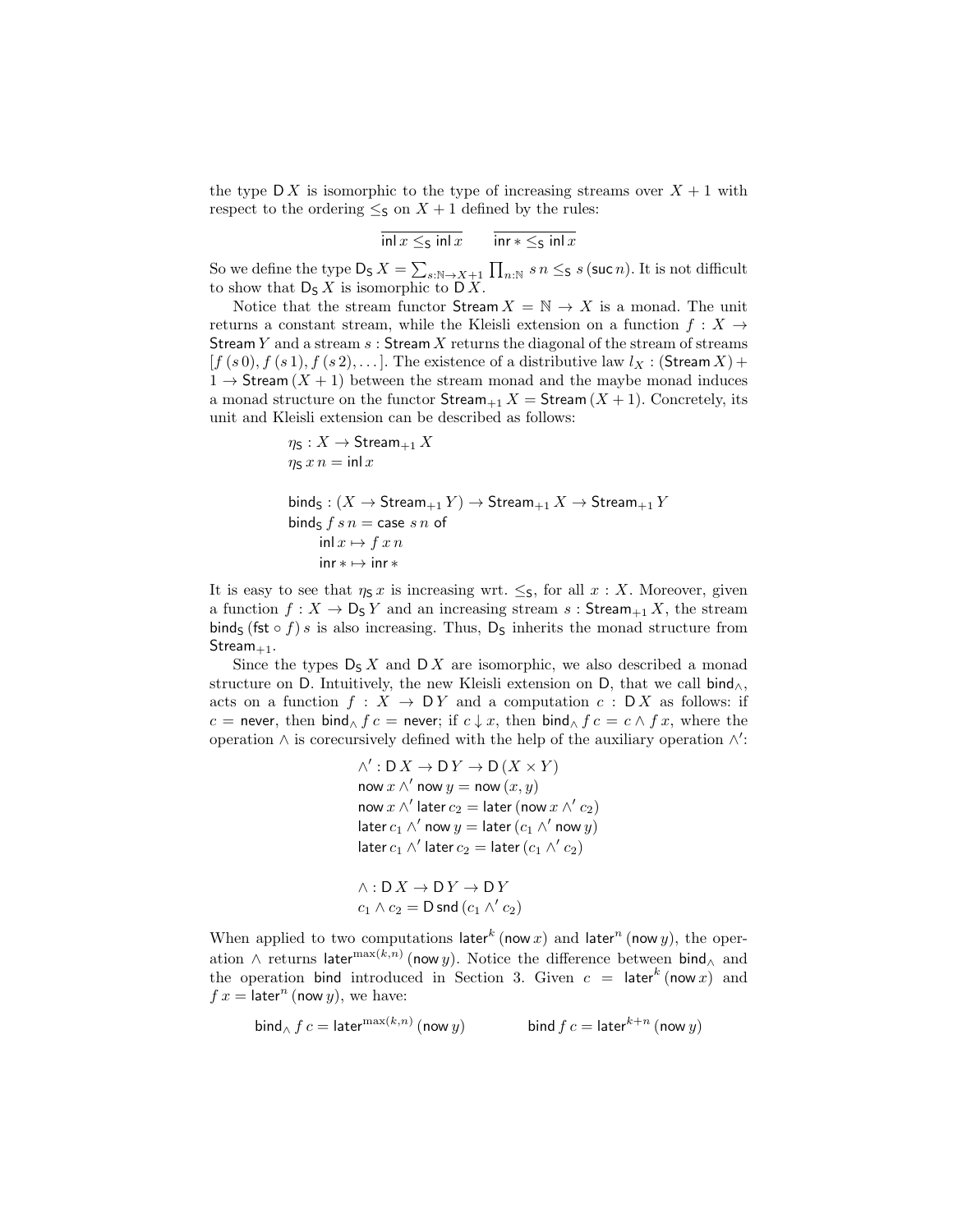After quotienting by weak bisimilarity, the two monad structures on D lift, with the aid of countable choice, to the same monad structure  $(D_{\approx}, \eta_{\approx}, \text{bind}_{\approx}).$ 

**Theorem 4.** The monad  $(D, now, bind<sub>∧</sub>)$  is a copy monad and therefore an almost-classifying monad.

*Proof.* We need to prove that, for all  $c : D X$ , we have  $\text{costr}_{\land}^*(\text{str}_{\land}(c, c)) \equiv D \Delta c$ , where  $str_{\Lambda}$  and  $costr_{\Lambda}$  are the left and right strength operations associated to the monad (D, now, bind∧). It is not difficult to show that the functions  $costr \wedge str \wedge$ and  $D\Delta$  are both propositionally equal to  $\wedge'$ . П

# 6  $\mathsf{D}_{\approx}$  Is the Initial  $\omega$ -Complete Pointed Classifying Monad

We move back to the construction of  $\omega$ -complete pointed classifying monad structure on  $D_{\approx}$  and initiality. First, we show that  $D_{\approx} X$  is the free  $\omega$ cppo on X.

#### 6.1  $\mathsf{D}_{\approx}$  Delivers Free  $\omega$ cppos

Following  $[4]$ , we introduce the following relation on  $D X$ :

$$
\frac{c_1 \downarrow x \quad c_2 \downarrow x}{c_1 \sqsubseteq c_2} \qquad \frac{c_1 \sqsubseteq c_2}{\text{later } c_1 \sqsubseteq \text{later } c_2} \qquad \frac{c_1 \sqsubseteq c_2}{\text{later } c_1 \sqsubseteq c_2}
$$

The type  $c_1 \subseteq c_2$  is inhabited not only if  $c_1 \approx c_2$ , but also when  $c_1$  has some (possibly infinitely many) laters more than  $c_2$ . The relation  $\subseteq$  lifts to a relation  $\sqsubseteq_{\approx}$  on  $D_{\approx}X$ , that makes the latter a pointed partial order, with [never] as least element.

We define a binary operation race on  $\mathsf{D} X$  that returns the computation with the least number of laters. If two computations  $c_1$  and  $c_2$  converge simultaneously, race  $c_1$   $c_2$  returns  $c_1$ .

$$
\begin{aligned}\n\text{race}: \mathsf{D} \, X &\rightarrow \mathsf{D} \, X \rightarrow \mathsf{D} \, X \\
\text{race} \, (\text{now } x) \, c &= \text{now } x \\
\text{race} \, (\text{later } c) \, (\text{now } x) &= \text{now } x \\
\text{race} \, (\text{later } c_1) \, (\text{later } c_2) &= \text{later } (\text{race } c_1 \, c_2)\n\end{aligned}
$$

Notice that generally race  $c_1 c_2$  is not an upper bound of  $c_1$  and  $c_2$ , since the two computations may converge to different values. The binary operation race can be extended to an  $\omega$ -operation  $\omega$ **race**. This operation constructs the first converging element of a chain of computations. It is defined using the auxiliary operation  $\omega$ race':

$$
\begin{aligned}\n\text{wrace}' : (\mathbb{N} \to \mathbb{D} X) &\to \mathbb{N} \to \mathbb{D} X \\
\text{wrace}' \, s \, n \, (\text{now } x) &= \text{now } x \\
\text{wrace}' \, s \, n \, (\text{later } c) &= \text{later } (\text{wrace}' \, s \, (\text{succ } n) \, (\text{race } c \, (s \, n)))\n\end{aligned}
$$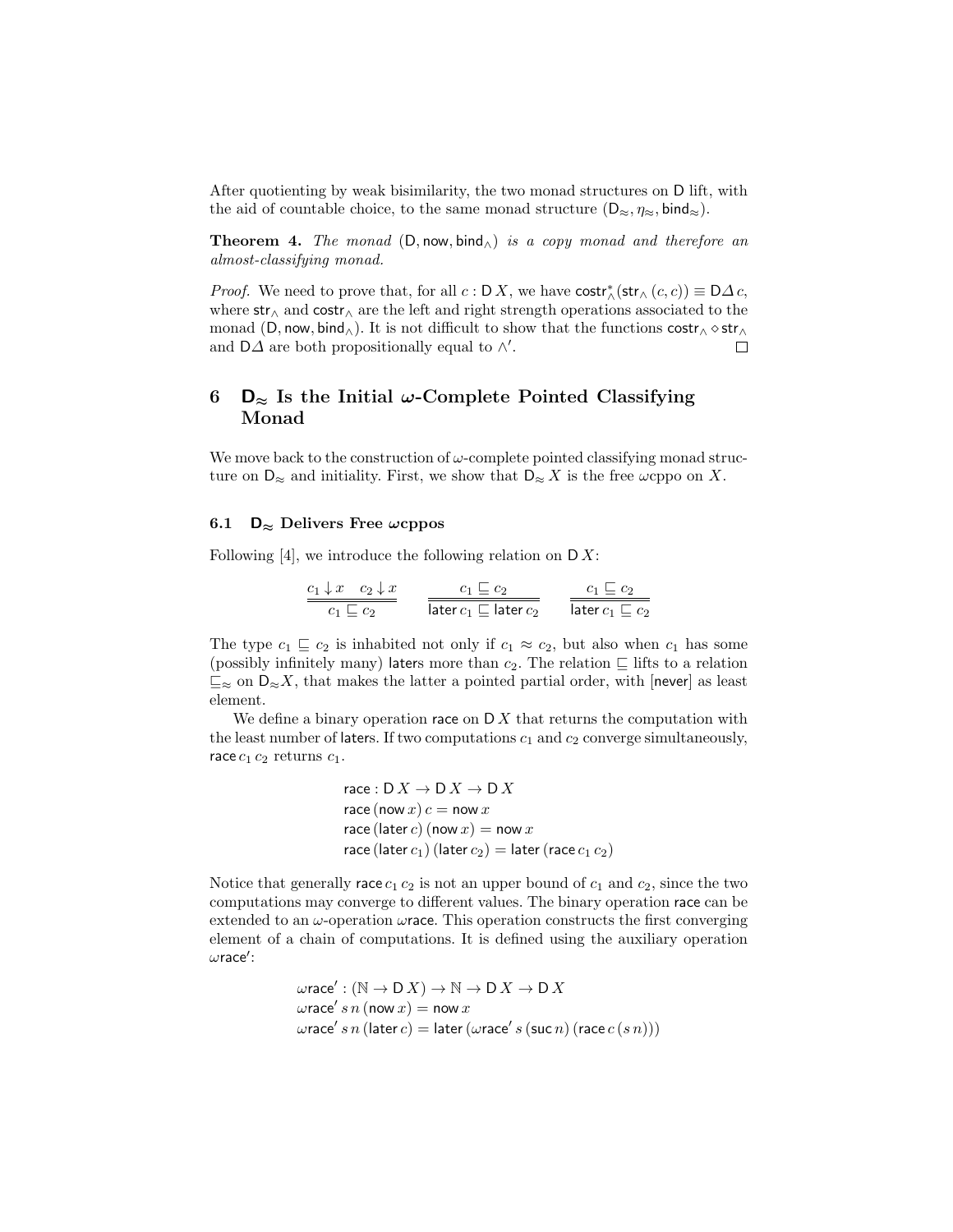The operation  $\omega$ race', when applied to a chain  $s : \mathbb{N} \to \mathsf{D} X$ , a number  $n : \mathbb{N}$ and a computation  $c: D X$ , constructs the first converging element of the chain  $s': \mathbb{N} \to \mathbb{D}X$ , with  $s'$  zero = c and  $s'$  (suc  $k$ ) =  $s(n+k)$ . The operation wrace is constructed by instantiating  $\omega$ race' with  $n =$  zero and  $c =$  never. In this way we have that the first converging element of  $s$  is the first converging element of  $s'$ , since never diverges.

$$
\omega \text{race}: (\mathbb{N} \to \text{D} X) \to \text{D} X
$$

$$
\omega \text{race} s = \omega \text{race}' s \text{ zero never}
$$

Generally  $\omega$  race s is not an upper bound of s. But if s is a chain, then  $\omega$  race s is the join of s. The operation  $\omega$  race, when restricted to chains, lifts, with the aid of countable choice, to an operation  $\omega$ race<sub>≈</sub> on  $D_{\approx} X$ , which makes the latter a  $\omega$ cppo.

#### **Theorem 5.** Assume countable choice. The functor  $D_{\approx}$  delivers  $\omega$  cppos.

Let  $(Y, \leq, \perp, \perp)$  be an  $\omega$ cppo and  $f: X \to Y$  a function. Every computation over  $X$  defines a chain in  $Y$ .

$$
\begin{aligned} &\mathsf{cpt2chain}_f:\mathsf{D}\,X\to\mathbb{N}\to Y\\ &\mathsf{cpt2chain}_f(\mathsf{now}\,x)\;n=f\,x\\ &\mathsf{cpt2chain}_f(\mathsf{later}\,c)\;\mathsf{zero}=\bot\\ &\mathsf{cpt2chain}_f(\mathsf{later}\,c)\;(\mathsf{such}\,n)=\mathsf{cpt2chain}_f\;c\;n \end{aligned}
$$

Given a computation  $c = \text{later}^n \text{ (now } x)$  (if  $n = \omega$ , then  $c = \text{never}$ ), the chain  $\mathsf{cpt2chain}_f\,c$  looks as follows:

$$
\underbrace{\perp \perp \ldots \perp}_{n} \quad f \quad f \quad f \quad x \quad f \quad \ldots
$$

Therefore it is possible to extend the function f to a function  $\hat{f}: DX \to Y$ ,  $f c = \bigsqcup$ (cpt2chain<sub>f</sub> c). The function f is ≈-compatible, and therefore it can be lifted to a function of type  $D_{\approx} X \to Y$ , that we also name  $\hat{f}$ . This function is a  $\omega$ cppo morphism and it is the unique such morphism making the following diagram commute:



Therefore  $D_{\approx} X$  is the free  $\omega$ cppo over X.

# **Theorem 6.** Assume countable choice. The functor  $D_{\approx}$  delivers free  $\omega$  cppos.

Recently, Altenkirch et al. [1] constructed a higher inductive-inductive type that delivers free  $\omega$ cppos by definition without recourse to the axiom of countable choice. To prove that this datatype is isomorphic to the quotiented delay datatype countable choice is again necessary.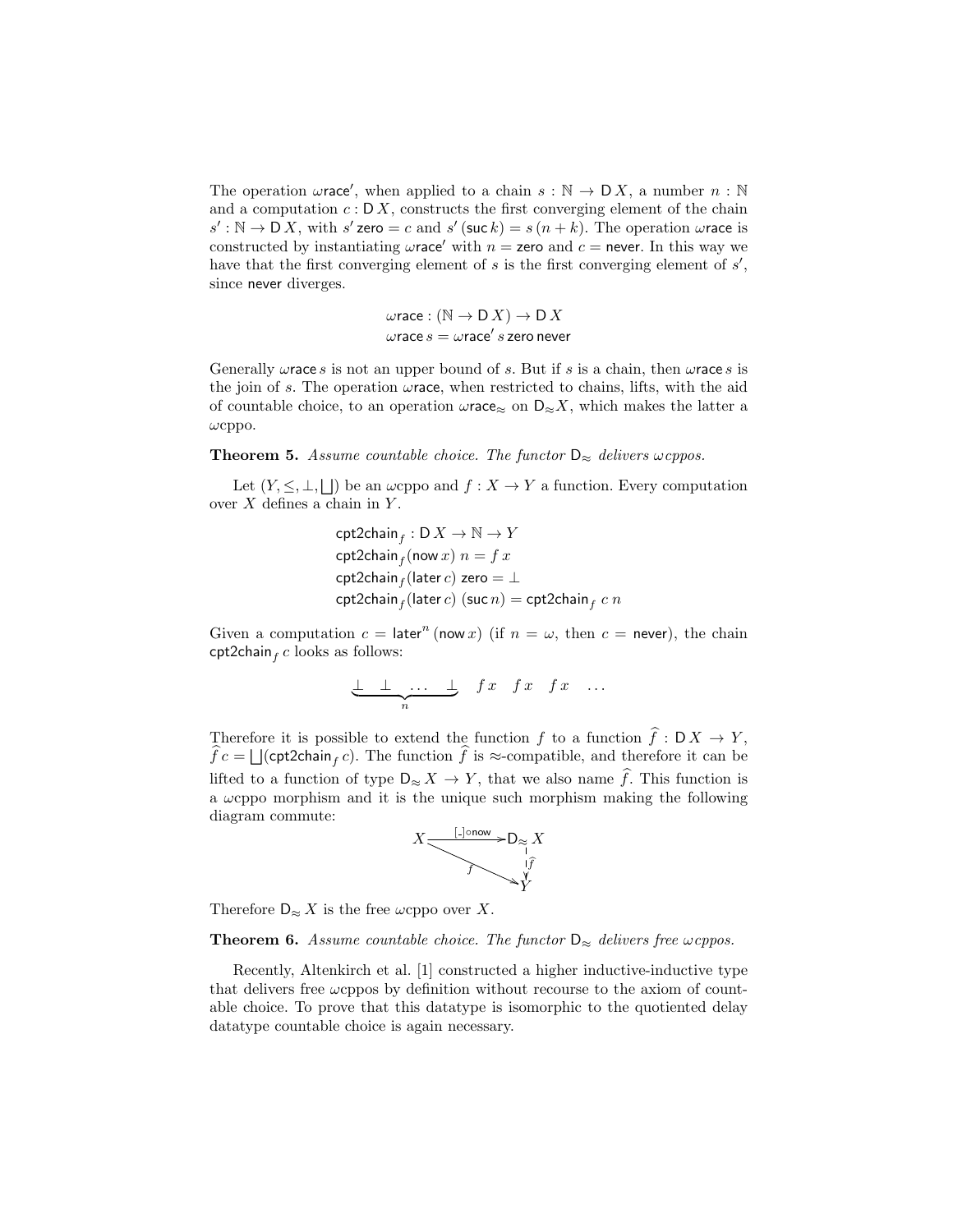#### 6.2  $\omega$ -Complete Pointed Classifying Monad Structure on  $D_{\approx}$  and Initiality

We extend the order  $\sqsubseteq_{\approx}$  to functions in  $\mathbf{Kl}(D_{\approx})$  in the usual pointwise way. Let  $f, g: X \to \mathsf{D}_{\approx} Y$ , we say that  $f \sqsubseteq_{\approx} g$  if and only if, for all  $x: X, f x \sqsubseteq_{\approx} g x$ . (Notice that we use the same notation  $\Xi_{\approx}$  for functions as well). It is not difficult to show that the order  $\Xi_{\approx}$  is equivalent to the order associated to the restriction operator that we described in Section 2.2.

**Lemma 3.** For all  $f, g: X \to D_{\approx} Y$ , we have  $f \subseteq_{\approx} g$  if and only if  $f \leq g$ (where  $\leq$  is the restriction order).

**Theorem 7.** Assume countable choice. The monad  $D_{\approx}$  is an  $\omega$ -complete pointed classifying monad.

*Proof.* Let X and Y be two types. The bottom element of the homset  $X \to \mathsf{D}_{\approx} Y$ is the constant map  $\lambda$ . [never]. Let  $s : \mathbb{N} \to (X \to \mathsf{D}_{\approx} Y)$  be a chain wrt.  $\leq$ . We define

$$
\bigcup_{\substack{s\\ \sim}} s: X \to \mathsf{D}_{\approx} Y
$$

$$
\left(\bigcup_{\substack{s\\ \sim}} s\right) x = \omega \text{race}_{\approx} (\lambda n. s n x)
$$

where the stream  $\lambda n \cdot s n x$  is increasing wrt.  $\sqsubseteq_{\approx}$ , which is the case thanks to Lemma 3.

One should now verify that conditions BOT1, BOT2 and and LUB1–LUB3 are met. Conditions BOT1, LUB1 and LUB2 follow directly from  $D_{\approx} Y$  being a  $\omega$ cppo, as described in Sect. 6.1. Conditions BOT2 and LUB3 follow from bind $\approx$ being a  $\omega$ cppo morphism between  $X \to \mathsf{D}_{\approx} Y$  and  $\mathsf{D}_{\approx} X \to \mathsf{D}_{\approx} Y$ .  $\Box$ 

Let T be an  $\omega$ -complete pointed almost-classifying monad. We already noted that the type  $X \to TY$  is an  $\omega$ cppo, for all types X and Y. In particular, every type  $TX \cong 1 \to TX$  is a  $\omega$ cppo. Explicitly, given  $x_1, x_2 : TX$ , we define  $x_1 \leq x_2$ as  $\lambda^*$ .  $x_1 \leq \lambda^*$ . The bottom element of TX is  $\perp_{1,X}$ , while the join of a chain  $s : \mathbb{N} \to TX$  is  $\bigcup (\lambda n. \lambda * . s n) *$ .

We show that there is a unique  $\omega$ -complete pointed almost-classifying monad morphism between  $\mathsf{D}_{\approx}$  and T. This characterizes the quotiented delay monad as the universal monad of non-termination.

**Theorem 8.** Assume countable choice.  $D_{\approx}$  is the initial  $\omega$ -complete pointed almost-classifying monad (and therefore also the initial  $\omega$ -complete pointed classifying monad).

*Proof.* Let  $T = (T, \eta, \text{bind})$  be a  $\omega$ -complete pointed almost-classifying monad. Since TX is a  $\omega$ cppo and we have a map  $\eta_X : X \to TX$ , there is a unique  $\omega$ cppo morphism  $\hat{\eta}$  between  $D_{\approx}X$  and TX such that  $\hat{\eta} \circ \eta_{\approx} \equiv \eta$ . Therefore, we define

$$
\sigma : D_{\approx} X \to TX
$$

$$
\sigma = \widehat{\eta}
$$

First, we show that  $\sigma$  is a monad morphism: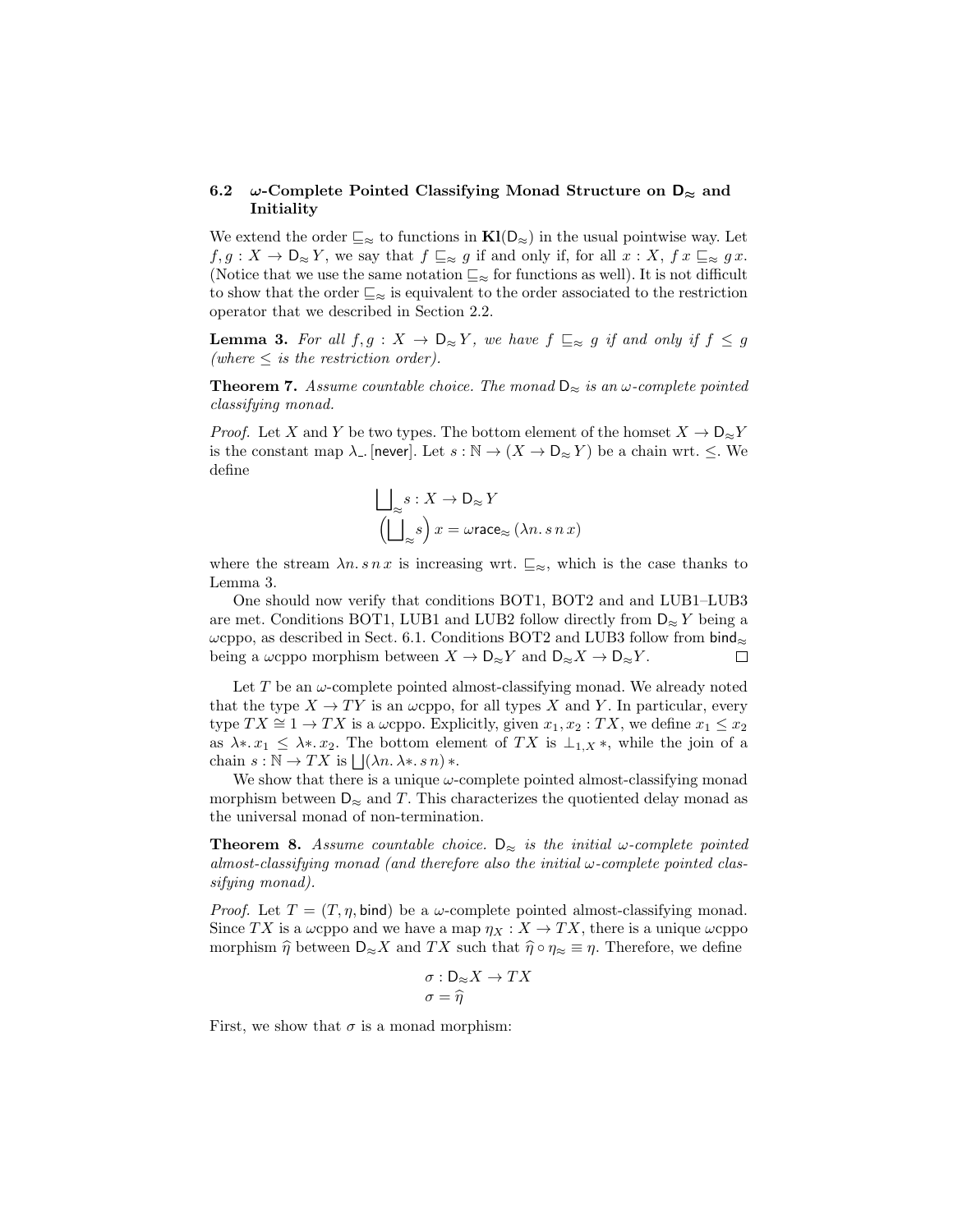- $-\sigma \circ \eta_{\approx} \equiv \eta$  by the universal property of the free  $\omega$ cppo.
- Given  $f: X \to \mathsf{D}_{\approx} Y$ , we have  $\sigma \circ \mathsf{bind}_{\approx} f \equiv \mathsf{bind} (\sigma \circ f) \circ \sigma$ , because both maps are  $\omega$ cppo morphisms between  $D_{\approx} X$  and TY and both maps are equal to  $\sigma \circ f$  when precomposed with  $\eta_{\approx}$ .

Second, we show that  $\sigma$  is an almost-classifying monad morphism. We have to show that  $\sigma \circ \overline{f} \equiv \sigma \circ f$  for all  $f : X \to \mathsf{D}_{\approx} Y$ . Notice that, for all  $x : 1 \to X$ , we have:

$$
\begin{array}{c}\n\sigma \circ \overline{f} \circ x \stackrel{\text{CM4}}{\equiv} \sigma \circ \mathsf{D}_{\approx} x \circ \overline{f \circ x} \stackrel{\text{nat}}{\equiv} Tx \circ \sigma \circ \overline{f \circ x} \\
\widetilde{\sigma \circ f} \circ x \stackrel{\text{CM4}}{\equiv} Tx \circ \sigma \circ \widetilde{f \circ x}\n\end{array}
$$

Therefore it is sufficient to show  $\sigma \circ \overline{c} \equiv \sigma \circ c$  for all  $c : 1 \to D_{\approx} X$ . The maps  $g c =$  $\sigma \circ \overline{c}$  and  $h c = \widetilde{\sigma \circ c}$  are both strict and continuous maps of type  $(1 \to D_{\approx} X) \to$  $(1 \rightarrow T 1)$ , and the latter type is isomorphic to  $D_{\approx} X \rightarrow T 1$ . Notice that since  $D_{\approx} X$  is the free  $\omega$ cppo over X, we know that there exists only one strict and continuous map between  $D_{\infty} X$  and T 1 that sends terminating computations to  $\eta *$  . Notice that, for all  $x: 1 \to X,$  we have

$$
g(\eta_{\approx X} \circ x) = \sigma \circ \overline{\eta_{\approx X} \circ x} \stackrel{\text{CM5}}{=} \sigma \circ \eta_{\approx 1} \equiv \eta_1
$$
  

$$
h(\eta_{\approx X} \circ x) = \sigma \circ \overline{\eta_{\approx X} \circ x} \equiv \overline{\eta_X \circ x} \stackrel{\text{CM5}}{=} \eta_1
$$

This shows that  $q \equiv h$ , and therefore  $\sigma$  is a classifying monad morphism.

Finally,  $\sigma$  is a  $\omega$ -complete pointed almost-classifying monad morphism since  $\sigma = \hat{\eta}$  is a  $\omega$ cppo morphism between D≈X and TX. In particular, it is strict and continuous.

It remains to check that  $\sigma$  is the unique  $\omega$ -complete pointed almost-classifying monad morphism between  $D_{\infty}$  and T. Let  $\tau$  be another  $\omega$ -complete pointed almost classifying monad morphism between  $D_{\approx}$  and T. In particular, for all types X, we have that  $\tau$  is a  $\omega$ cppo morphism between  $D_{\approx} X$  and  $TX$  and also  $\tau \circ \eta_{\approx} \equiv \eta$ . Therefore, by the universal property of the free  $\omega$ cppo  $D_{\approx}$ , we have that  $\tau \equiv \hat{\eta} = \sigma$ .  $\Box$ 

One might wonder whether  $\mathbf{K}l(\mathsf{D}_{\approx})$  could be the free  $\omega$ -complete pointed restriction category over Set. This is not the case, since the latter has as objects sets and as maps between X and Y elements of  $D_{\approx}(X \to Y)$ . This observation is an adaptation of a construction by Grandis described by Guo [13].

## 7 Other Monads of Non-termination

In the previous section, we showed that  $D_{\approx}$  is the initial  $\omega$ -complete pointed almost-classifying monad and also the initial  $\omega$ -complete pointed classifying monad. This would not be a significant result, if the categories of  $\omega$ -complete pointed classifying and almost-classifying monads were lacking other interesting examples. It is immediate that these categories are non-trivial, since at least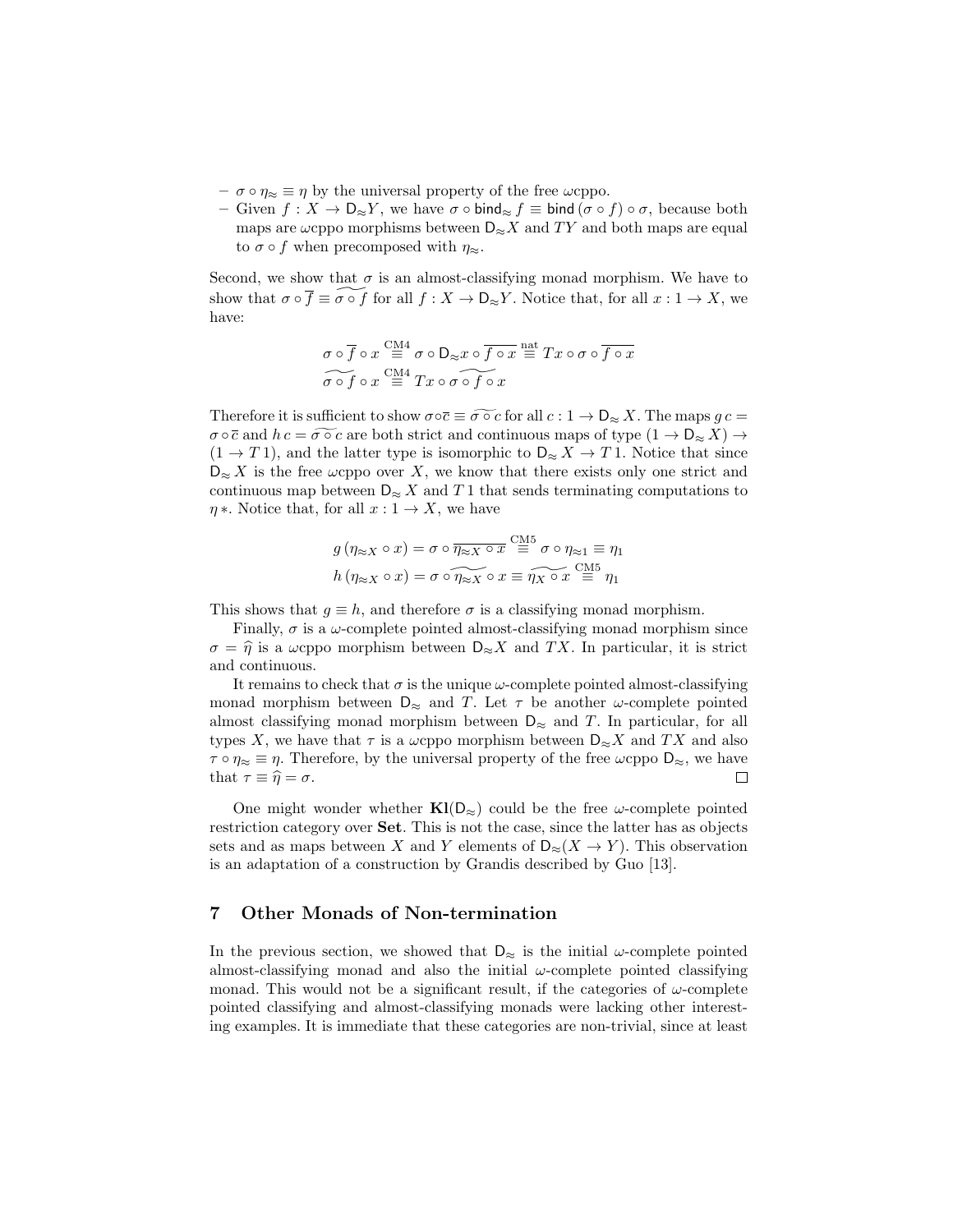the monad Termin  $X = 1$  is another  $\omega$ -complete pointed classifying monad. Since Termin is the final object in the category of monads, it is also the final  $\omega$ -complete pointed almost-classifying monad and the final  $\omega$ -complete pointed classifying monad. But of course we are looking for more interesting examples.

### 7.1 A Non-example: Maybe Monad

The maybe monad Maybe  $X = X + 1$  is an example of a classifying monad that is not a  $\omega$ -complete pointed classifying monad.

The maybe monad is a canonical example of equational lifting monad, so it is a classifying monad. But it is not a  $\omega$ -complete pointed classifying monad: in order to construct the join of a chain  $s : \mathbb{N} \to X + 1$ , we need to decide whether there exist an element  $x : X$  and a number  $k : \mathbb{N}$  such that  $s k = \text{inl } x$ , or  $s n = \text{inr} * \text{for all } n : \mathbb{N}$ . This decision requires the limited principle of omniscience LPO =  $\prod_{s:\mathbb{N}\to 2} (\sum_{n:\mathbb{N}} s n \equiv 1) + (\prod_{n:\mathbb{N}} s n \equiv 0).$ 

#### 7.2 Conditional monad

For a more interesting example, consider the monad C defined by

$$
\mathsf{C}\,X=\sum_{P:\mathcal{U}}\mathsf{isProp}\,P\times (P\to X)
$$

where  $\textsf{isProp}\,X=\prod_{x_1,x_2:X}\,x_1\equiv x_2.$ <sup>1</sup> Intuitively, an element of CX is a proposition P together with an element of X for every proof of P (so at most one element of  $X$ ). So a computation produces a condition of its liking and only releases a value of  $X$ , if the user can supply a proof; the computation does not give out any hint on how to decide the condition.

The type  $\mathsf{C} X$  consists of the propositional objects of the slice category of X. The endofunctor C is an equational lifting monad and thus a classifying monad.

The monad  $\mathsf C$  is a  $\omega$ -complete pointed classifying monad. This is because every type  $\mathsf{C} X$  is a  $\omega$ cppo. To see this, we first define a partial order on  $\mathsf{C} X$ :

$$
(P, ip, i) \sqsubseteq (Q, iq, j) = \sum_{f: P \to Q} \prod_{p: P} i p \equiv j \, (f \, p)
$$

That is, two elements in  $\mathsf{C} X$  are related by  $\sqsubseteq$ , if there exists a morphism in the slice category of  $X$  connecting them:

$$
P \xrightarrow{\phantom{P^+}} Q
$$

In other words, the poset  $(CX, \subseteq)$  is the full subcategory of the slice category of X in which objects are propositions. Interestingly, this poset is also a  $\omega$ cppo. The

<sup>&</sup>lt;sup>1</sup> C is typed  $U_1 \rightarrow U_1$ , so it is an endofunctor on **Set**<sub>1</sub>. But as the other examples can be replayed for any  $\mathcal{U}_k$ , comparing this example to them is unproblematic.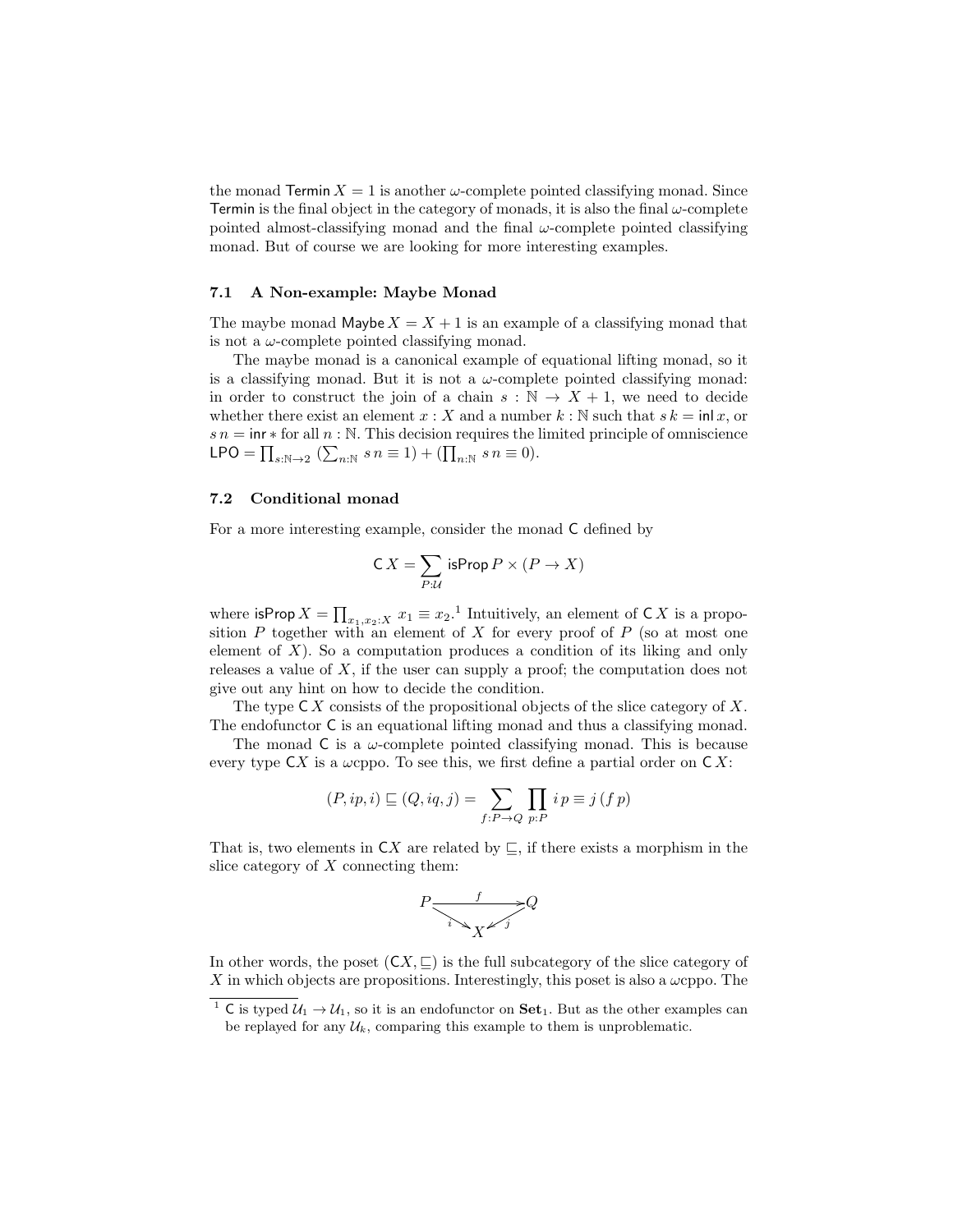bottom element is the proposition 0 together with the empty function  $0 \to X$ . Joins of chains are computed as the following colimit:



where  $\| \sum_{n:\mathbb{N}} P_n \|$  is the propositional truncation of  $\sum$ where  $\|\sum_{n:\mathbb{N}} P_n\|$  is the propositional truncation of  $\sum_{n:\mathbb{N}} P_n$ , i.e., the quotient of  $\sum_{n:\mathbb{N}} P_n$  by the total equivalence relation (which relates every pair of elements in the type). The function  $i_{\omega}$  is obtained as the lifting of  $\lambda(n, p) \cdot i_n p : \sum_{n \in \mathbb{N}} P_n \to$ X. Notice that the latter function is constant, i.e.,  $i_n p_n \equiv i_m p_m$  for all  $p_n$ :  $P_n$  and  $p_m$ :  $P_m$ . In fact, suppose w.l.o.g.  $m \leq n$ . Then, since the stream is increasing, there exists a function  $f: P_m \to P_n$  such that  $i_m p_m \equiv i_n (f p_m)$ . The type  $P_n$  is a proposition, therefore  $f p_m \equiv p_n$  and  $i_n p_n \equiv i_m p_m$ .

As usual, the order  $\subseteq$  extends to function spaces. It is not difficult to show that this is equivalent to the restriction order and that C satisfies the laws of an  $\omega$ -complete pointed classifying monad.

The types  $\mathsf{C} X$  and Maybe X are isomorphic if and only if the principle of excluded middle for propositions  $\mathsf{LEM}_{\mathsf{Prop}} = \prod_{X:\mathcal{U}} \mathsf{isProp}\, X \to X + \neg X$  holds. Since  $D_{\approx} X$  and Maybe X are isomorphic if and only if LPO holds, and since LEM<sub>Prop</sub> is strictly stronger than LPO, C X is generally not isomorphic to  $D_{\approx} X$ .

The conditional monad C is an instance of a partial map classifier in the sense of [15]. In type theory, partial map classifiers are monads of the form  $TX = \sum_{x:D} (x \equiv \top \rightarrow X)$  where D is a dominance in the sense of [18] and  $\top : D$  is the truth value corresponding to truthfulness. The conditional monad is the partial map classifier associated to the dominance  $D = \sum_{X|\mathcal{U}}$  is Prop X with  $\top = (1, p)$  where p is the simple proof of 1 being a proposition.

#### 7.3 Countable Powerset Monad

An example of an  $\omega$ -complete pointed almost-classifying monad that is not a classifying monad (since the condition CM6 is not met), is given by the countable powerset construction. This monad is typically employed to model nondeterministic computations. In type theory, the countable powerset monad can be introduced as follows:

 $\mathcal{P}_{\infty}X =$  Stream  $(X + 1)/$ SameElem

where SameElem  $s_1 s_2 = \prod_{x:X} x \in s_1 \leftrightarrow x \in s_2$  and  $x \in s = \sum_{n:\mathbb{N}} s n \equiv \text{inl } x$ . It can be proved that the functor  $\mathcal{P}_{\infty}$  is a monad. This requires the assumption of the axiom of countable choice, because it is defined as a quotient.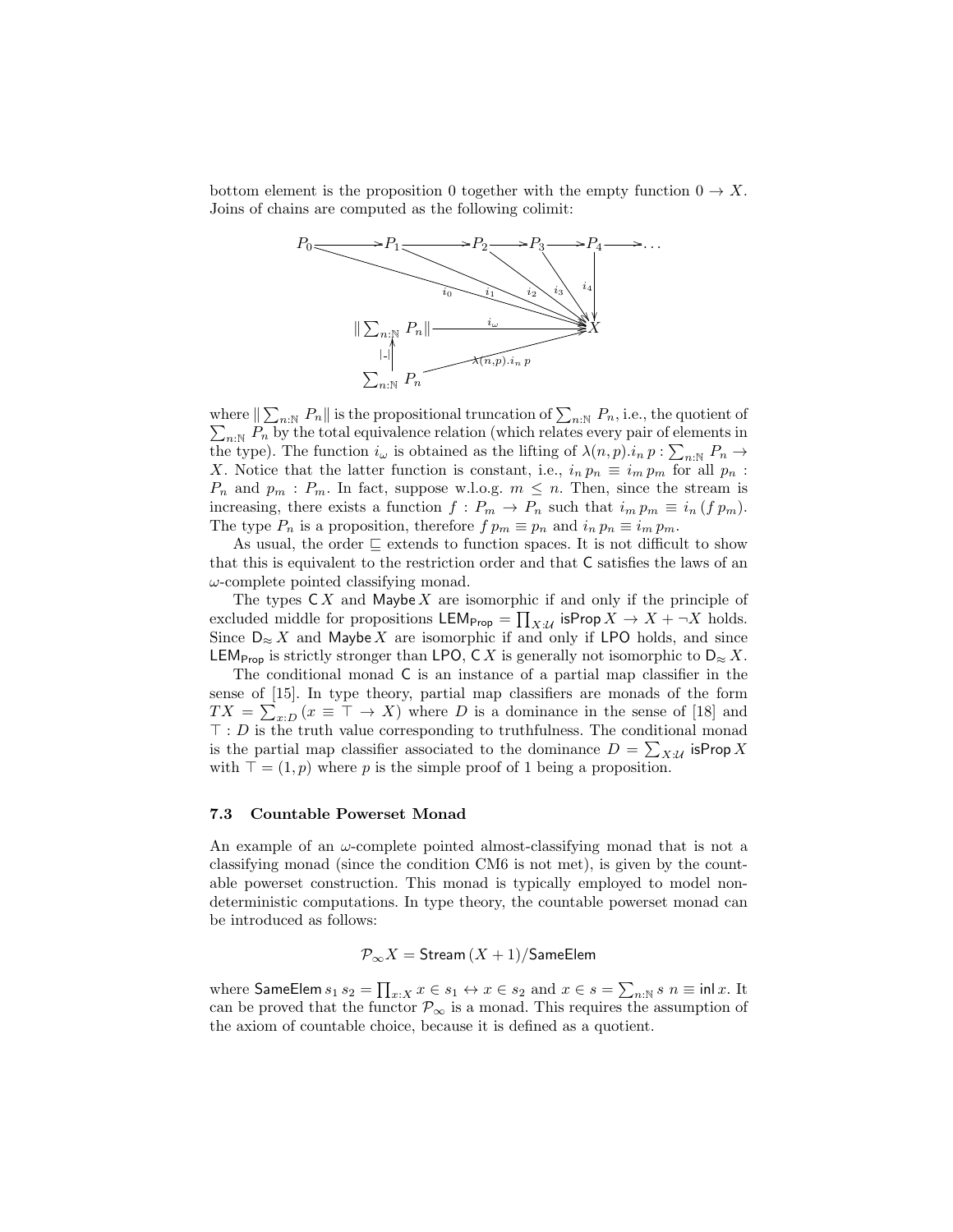Intuitively, the restriction  $\overline{f}$  of a map  $f : X \to \mathcal{P}_{\infty}Y$  is the map that, given  $x: X$ , returns the singleton  $\{x\}$ , if f x is non-empty, and the empty set otherwise. The restriction order on  $\mathcal{P}_{\infty}X \cong 1 \to \mathcal{P}_{\infty}X$  is thus different from set inclusion. In fact, for  $s, t : \mathcal{P}_{\infty}X$ , intuitively  $s \leq t$  if and only if  $s \equiv t$  or  $s \equiv \emptyset$ .

#### 7.4 State Monad Transformer

New  $\omega$ -complete pointed almost-classifying monads can be constructed from already constructed ones with the state monad transformer. Recall that the state monad is defined as State  $X = S \rightarrow X \times S$ , where S is a fixed set of states. Given an  $\omega$ -complete pointed almost-classifying monad T, the functor StateT T defined by StateT  $TX = S \rightarrow T(X \times S)$  is another  $\omega$ -complete pointed almost-classifying monad. All operations of  $\text{StateT } T$  are defined in terms of the operations of T. For example, restriction is constructed as follows:

$$
\widetilde{f} = \text{curv}(\overline{X \times S} \to T(Y \times S)) \to X \to S \to T(X \times S)
$$
\n
$$
\widetilde{f} = \text{curv}(\overline{\text{uncurv}\,f})
$$

## 8 Conclusions

In this paper, we introduced the notion of  $\omega$ -complete pointed classifying monad. We argued that it explains the idea of "non-termination as an effect". We showed that Capretta's delay monad quotiented by weak bisimilarity is the initial  $\omega$ complete pointed classifying monad on Set under constructive reasoning and in this sense is the minimal monad for non-termination. We also showed that the class of  $\omega$ -complete pointed classifying monads is non-trivial, since it also contains the monad C, which is non-isomorphic to the quotiented delay monad.

 $\omega$ -complete pointed classifying monads are derived from Cockett and Lack's restriction categories. There are two reasons behind this choice over other category-theoretical approaches to partiality such as partial map categories. Restriction categories, being an axiomatic framework for partiality, are conveniently formalizable in a proof assistant like Agda. This is not the case for partial map categories, whose formalization quickly becomes very involved. Moreover, Cockett and Guo [6] proved that every finite-join restriction category is a full subcategory of the partial map category of an adhesive M-category whose gaps are in  $M$ . Therefore, one can come up with a complementary notion of a finite-join classifying monad for partial map categories, but this will inevitably be more involved than the simple notion considered here.

As future work, We would like to generalize this work from Set to a general base category while still only accepting constructive reasoning. This requires, first of all, generalizing the definition of the delay monad suitably for less structured categories. Also, we would like to understand whether the delay monad could be the initial completely Elgot monad on Set constructively under reasonable semi-classical principles (a monad is said to be a completely Elgot monad, if its Kleisli category has an iteration operator uniform for pure maps). Goncharov